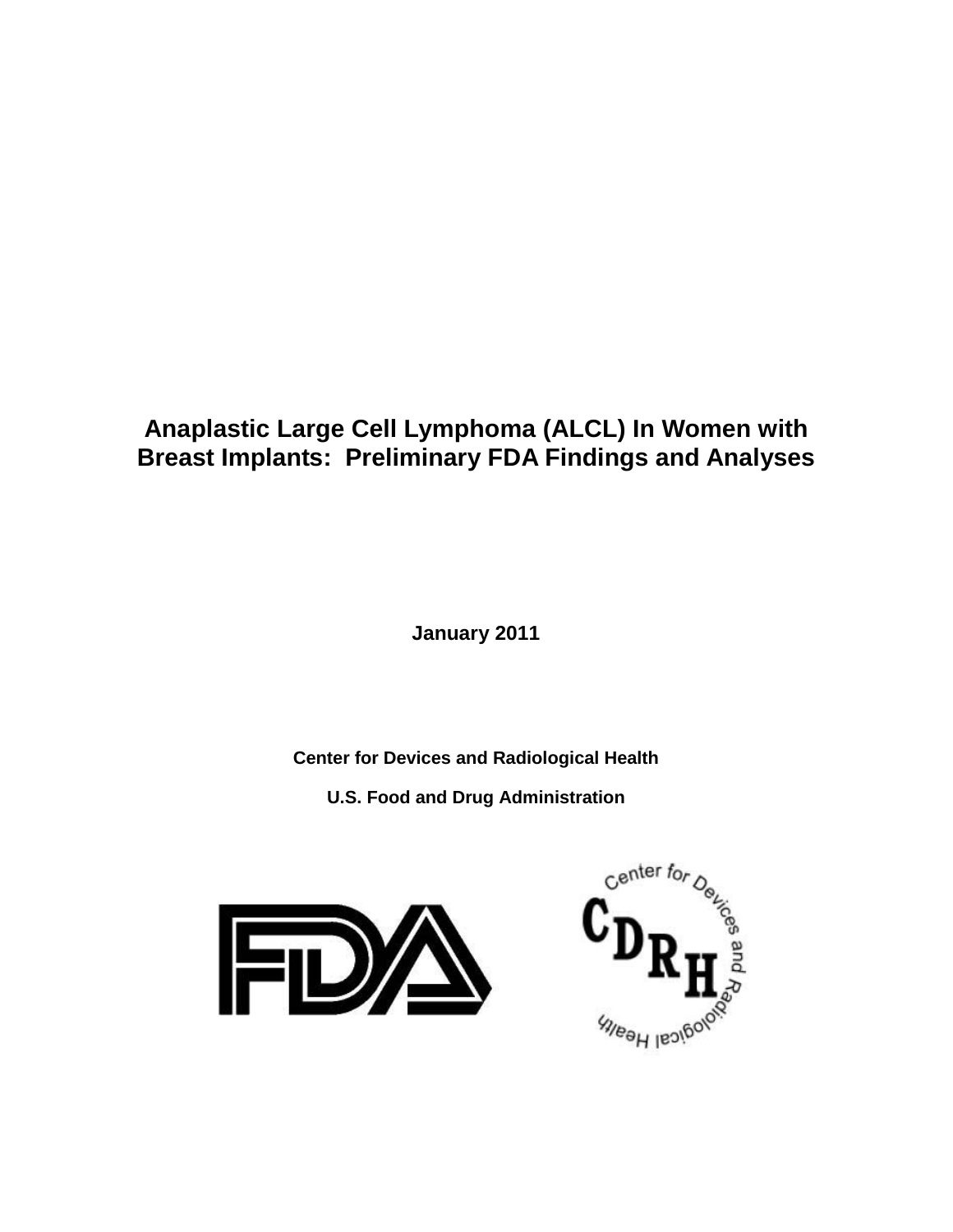# Anaplastic Large Cell Lymphoma (ALCL) In Women with Breast<br>Implants: Preliminary FDA Findings and Analyses

## **Table of Contents**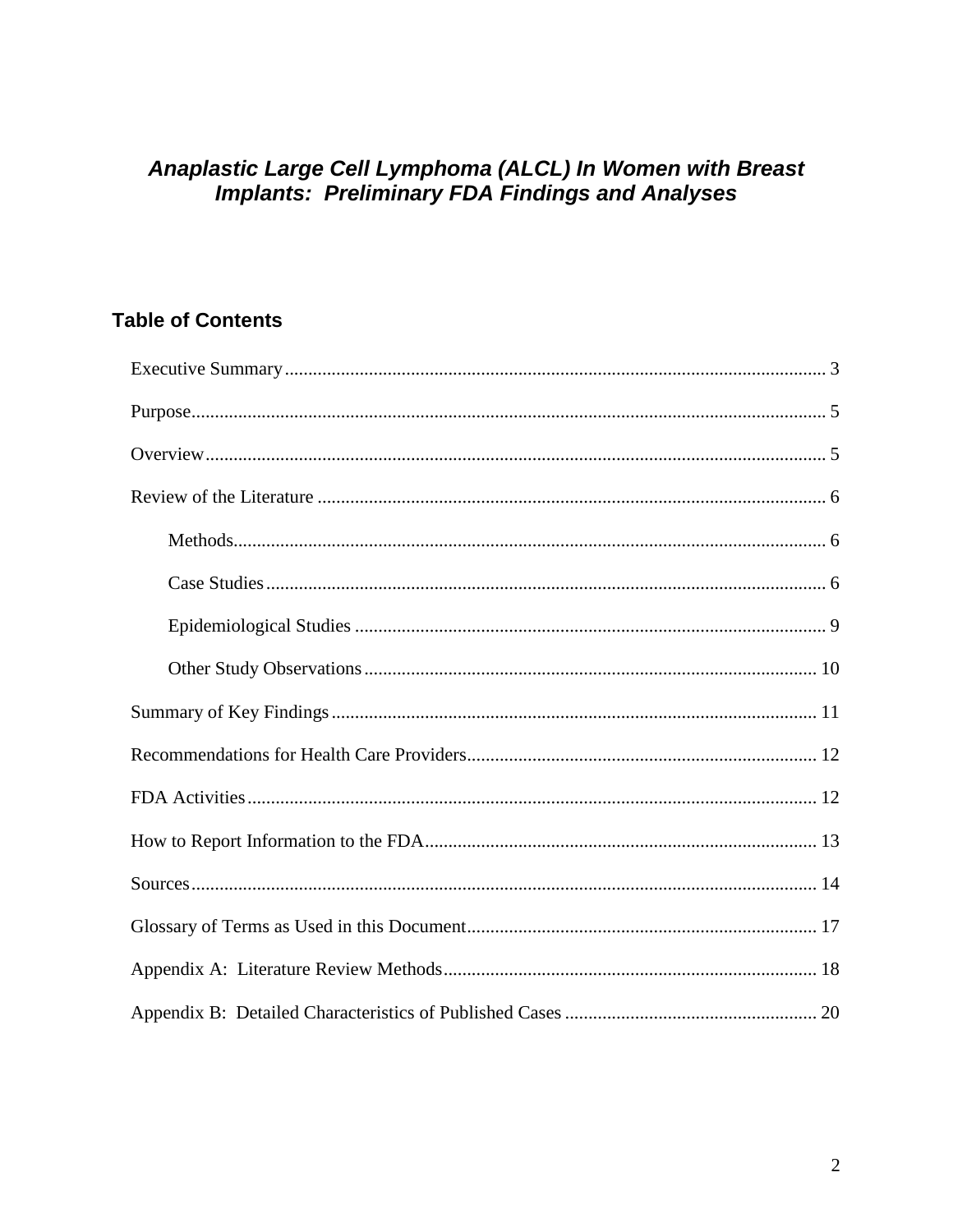## <span id="page-2-0"></span>*Anaplastic Large Cell Lymphoma (ALCL) In Women with Breast Implants: Preliminary FDA Findings and Analyses*

### *Executive Summary*

Reports in the scientific community have suggested a possible association between anaplastic large cell lymphoma (ALCL) and breast implants. In this document we summarize the scientific data the FDA used to assess the possible association. It represents our current understanding, based on the published scientific literature on ALCL in women with breast implants and information gathered through the FDA"s contact with other regulatory authorities, scientific experts, and breast implant manufacturers. The document includes the FDA"s analyses of the data and steps we plan to take to better understand and characterize the possible association.

Although ALCL is extremely rare, the FDA believes that women with breast implants may have a very small but increased risk of developing this disease in the scar capsule adjacent to the implant. Based on available information, it is not possible to confirm with statistical certainty that breast implants cause ALCL. At this time, data appear to indicate that the incidence of ALCL is very low, even in breast implant patients. Currently it is not possible to identify a type of implant (silicone versus saline) or a reason for implant (reconstruction versus aesthetic augmentation) associated with a smaller or greater risk.

The FDA is interested in learning more about the actual incidence of ALCL in women with breast implants, the characteristics of breast implants that might increase the risk of ALCL, and the pathological characteristics and clinical features of ALCL in women with breast implants. To this end, FDA is collaborating with the American Society of Plastic Surgeons to establish a registry of cases of women with breast implants who have been diagnosed with ALCL.

Health care providers should be aware ALCL in women with breast implants is a very rare condition; when it occurs, it has been identified most frequently in patients undergoing implant revision operations for late onset, persistent seroma. The FDA does not recommend prophylactic breast implant removal in patients without symptoms or other abnormalities. Current recommendations are described below. As we learn more about ALCL in women with breast implants, these recommendations may change.

Consider the possibility of ALCL when you have a patient with late onset, persistent periimplant seroma. In some cases, patients presented with capsular contracture or masses adjacent to the breast implant. If you have a patient with suspected ALCL, refer her to an appropriate specialist for evaluation. When testing for ALCL, collect fresh seroma fluid and representative portions of the capsule and send for pathology tests to rule out ALCL. Diagnostic evaluation should include cytological evaluation of seroma fluid with Wright Giemsa stained smears and cell block immunohistochemistry testing for cluster of differentiation (CD) and Anaplastic Lymphoma Kinase (ALK) markers.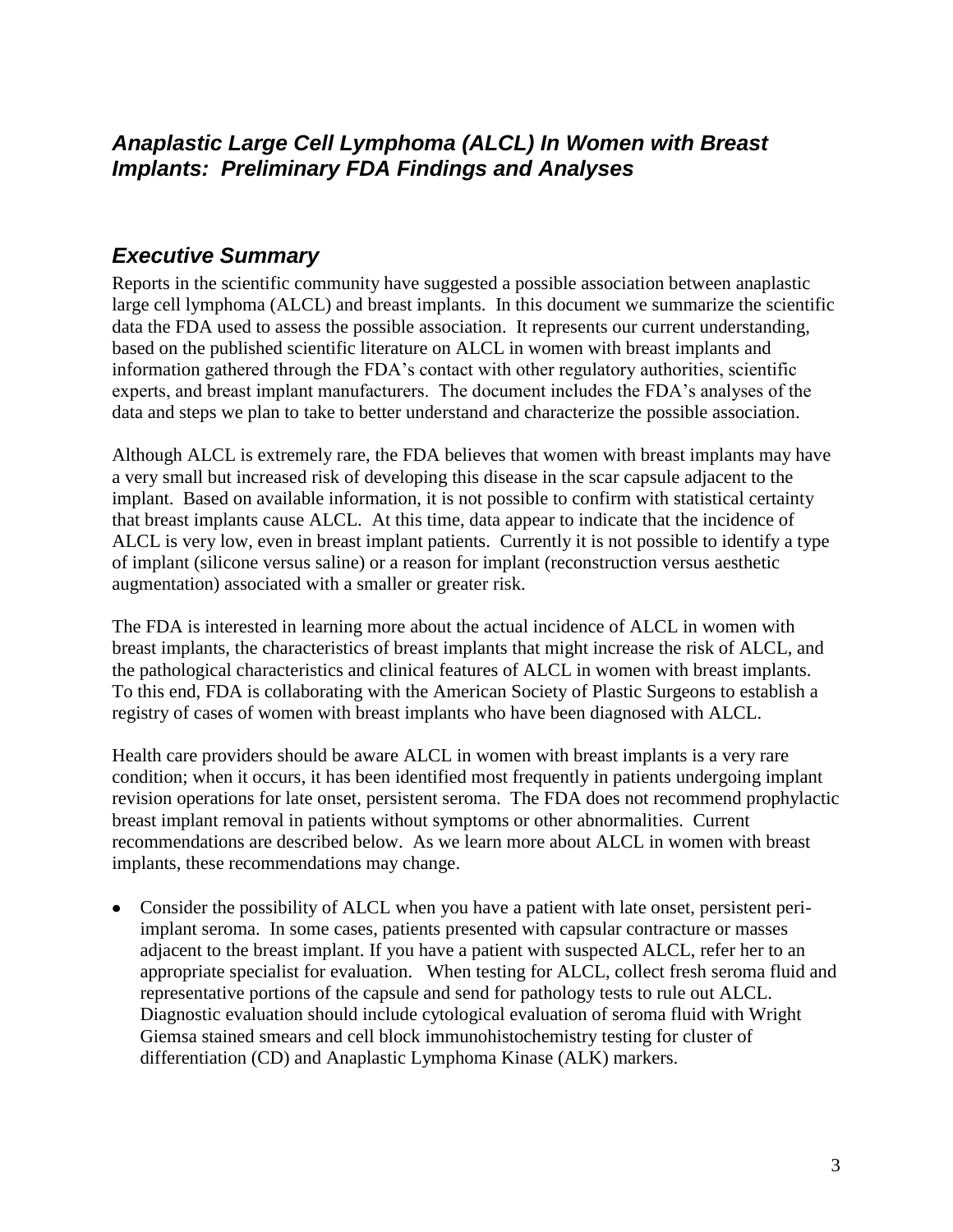- [Report all confirmed cases of ALCL in women with breast implants to the FDA.](#page-12-0) In some cases, the FDA may contact you for additional information. The FDA will keep the reporter's and the patient's identity confidential.
- Develop an individualized treatment plan in coordination with the patient's multi-disciplinary care team. Because of the small number of cases worldwide and variety of available treatment options, there is no single defined consensus treatment regimen.

Some researchers have suggested that breast implant-associated ALCL may represent a new clinically entity with less-aggressive (indolent) behavior (Li, 2010; Miranda et al, 2009; [Thompson et al, 2010\)](#page-15-0). Because of the small number of cases and the short median duration of follow-up, the FDA believes it is premature to draw conclusions regarding the prognosis of ALCL in women with breast implants.

Because the risk of ALCL appears very small, FDA believes that the totality of evidence continues to support a reasonable assurance that FDA-approved breast implants are safe and effective when used as labeled.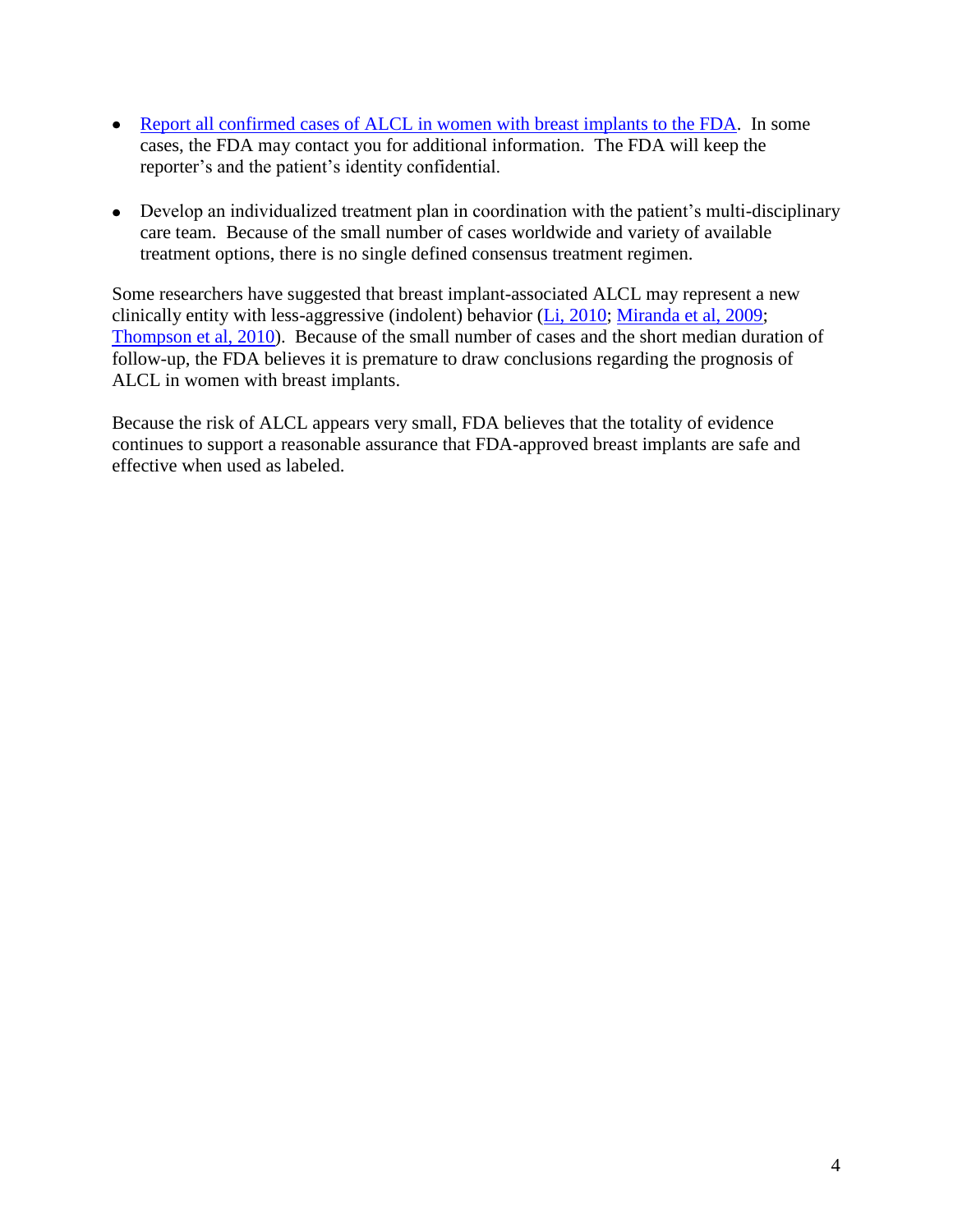## <span id="page-4-0"></span>*Purpose*

This document summarizes the scientific data that the Food and Drug Administration (FDA) used to assess the possible association between breast implants and anaplastic large cell lymphoma (ALCL). It represents our current understanding, based on the published scientific literature on ALCL in women with breast implants and information gathered through the FDA"s contact with other regulatory authorities, scientific experts, and breast implant manufacturers. The document includes the FDA's analyses of the data and steps the FDA plans to take to better understand and characterize the possible association. Although ALCL is extremely rare, the FDA believes that women with breast implants may have a very small but increased risk of developing this disease.

#### <span id="page-4-1"></span>*Overview*

Anaplastic large cell lymphoma (ALCL) is a rare type of non-Hodgkin lymphoma (NHL), a cancer involving the cells of the immune system. According to the [Surveillance, Epidemiology,](http://seer.cancer.gov/csr/1975_2007/)  [and End Results \(SEER\) Program](http://seer.cancer.gov/csr/1975_2007/) of the National Cancer Institute, approximately 1 in 500,000 women is diagnosed with ALCL in the United States each year. ALCL in the breast is even more rare; approximately 3 in 100 million women per year in the United States are diagnosed with ALCL in the breast (Altekruse et al., 2010).

ALCL is characterized by abnormal growth of T-lymphocytes (T-cells) and strong expression of a protein, cytokine receptor CD30. ALCL can involve many parts of the body, including the lymph nodes and skin. There are currently two major variants of ALCL recognized in the literature, one of which expresses the protein anaplastic lymphoma kinase (ALK-positive) and a second which does not (ALK-negative).

Reports in the scientific community have suggested a possible association between ALKnegative ALCL and silicone and saline-filled breast implants. In a thorough review of scientific literature published from January 1997 through May 2010, the FDA identified 34 unique cases of ALCL in women with breast implants throughout the world. The FDA"s adverse event reporting systems also contain 17 reports of ALCL in women with breast implants. Additional cases have been identified through the FDA's contact with other regulatory authorities, scientific experts, and breast implant manufacturers. In total, the FDA is aware of approximately 60 case reports of ALCL in women with breast implants worldwide. The exact number is difficult to verify because reports from regulatory agencies and scientific experts often duplicate those found in the scientific literature.

According to the American Society of Plastic Surgeons, nearly four million breast implant procedures were performed in the United States from 1998 – 2009. The total number of implants worldwide is estimated to be between 5-10 million.

Although the total number of ALCL cases in women with breast implants is extremely low, it is higher than would be expected from the SEER data alone. Furthermore, these cases seem to follow fairly consistent patterns, including the close proximity of the ALCL to the breast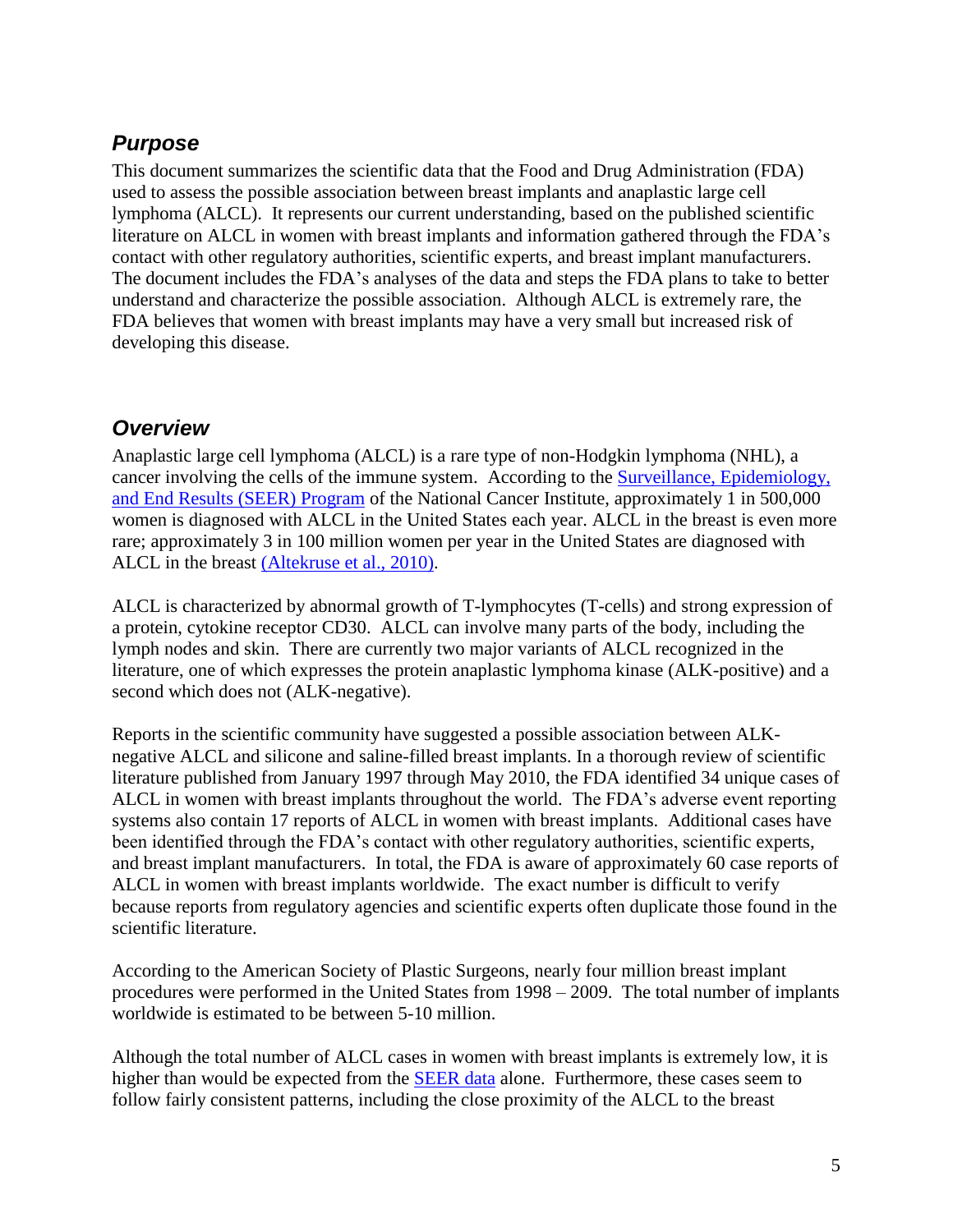implants and the type of tumor pathology. Because of this, the FDA believes that women with breast implants may have a very small but increased risk of developing ALCL in the scar capsule adjacent to the implant. Because the risk of ALCL appears very small, FDA believes that the totality of evidence continues to support a reasonable assurance that FDA-approved breast implants are safe and effective when used as labeled.

## <span id="page-5-0"></span>*Review of the Literature*

#### <span id="page-5-1"></span>**Methods**

The FDA"s formal analysis of the published scientific literature involved searching PubMed, Embase, Web of Science, Cambridge Scientific Abstracts (CSA), EBSCO, and BIOSIS for published papers and abstracts about ALCL and breast implants. The search criteria were tailored to the indexing terms and search engines for the specific databases searched. Abstracts (or titles if an abstract was unavailable) of retrieved references were screened for relevance, and references cited in the resulting publications were evaluated to identify any additional ALCL case reports or epidemiologic studies.

The databases, search criteria and number of references retrieved are summarized in **Appendix** [A.](#page-16-1)

#### <span id="page-5-2"></span>**Case Studies**

In the scientific literature from January 1, 1997 through May 21, 2010, the FDA identified a total of 18 published reports involving 37 patients with breast implants and ALCL. With the duplicates removed, the FDA analysis included 34 unique cases.

Of the 34 cases, the median time from breast implant placement to ALCL diagnosis was 8 years, with a range from 1 year to 23 years. Most patients were diagnosed when they sought medical treatment for implant-related symptoms such as persistent seromas, capsular contractures, or peri-implant masses warranting breast implant revision operations. In each case, lymphoma cells were found in the effusion fluid (seroma) surrounding the implant, in the fibrous capsule, or within a peri-implant mass. Typically, there was no invasion beyond the fibrous capsule into the breast parenchyma.

Figure 1 illustrates the location of the reports of ALCL adjacent to the breast implant.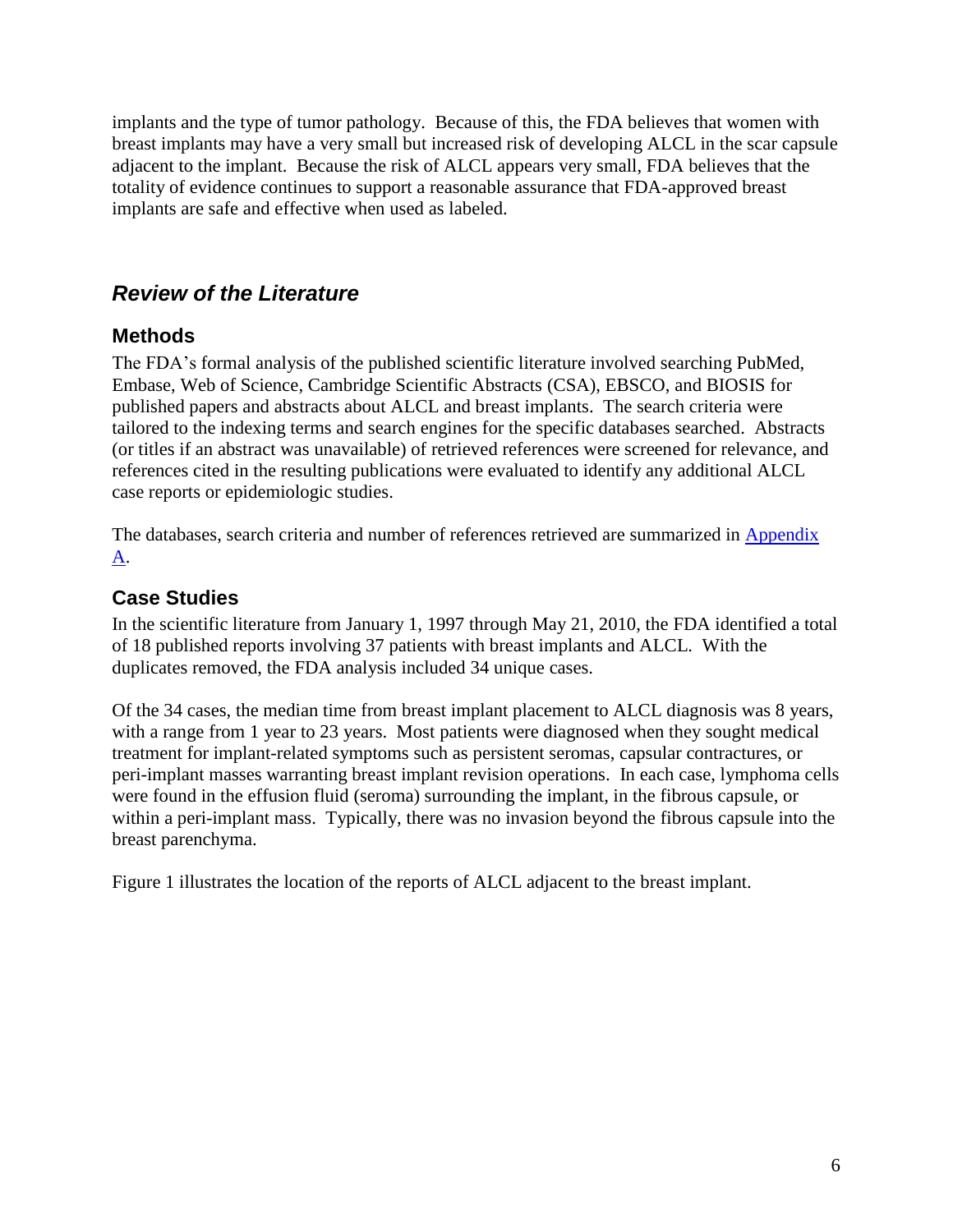

*Figure 1. Presence of ALCL cells in close proximity to a breast implant. In most cases, the ALCL cells were found in the effusion fluid (seroma) surrounding the implant or contained within the fibrous capsule. ALCL is lymphoma, a type of cancer involving cells of the immune system. It is not cancer of the breast tissue, and typically, invasion of the lymphoma beyond the fibrous capsule into the breast parenchyma was not observed. Modified from [Thompson et al,](#page-15-0)  [\(2010\).](#page-15-0)*

ALCL has occurred in women who received implants for both reconstruction and aesthetic (sometimes also referred to as cosmetic) augmentation and in women with both silicone and saline-filled breast implants. Of the 34 cases, 11 patients received implants for breast reconstruction, 19 patients received implants for breast augmentation, and four patients had no reason for implant reported. Twenty-four patients had silicone-filled breast implants, seven had saline-filled breast implants, and three patients had no fill type reported. Only four cases included information about the texture of the breast implant surface; all four of these cases involved textured-surface implants. Based on this and the other available information, FDA believes that at this time, it is not possible to identify if a specific type of breast implant is uniquely associated with ALCL.

Summary characteristics of the 34 cases of breast implant associated ALCL are shown in table 1. Additional information for each individual case can be found in [Appendix B.](#page-18-0)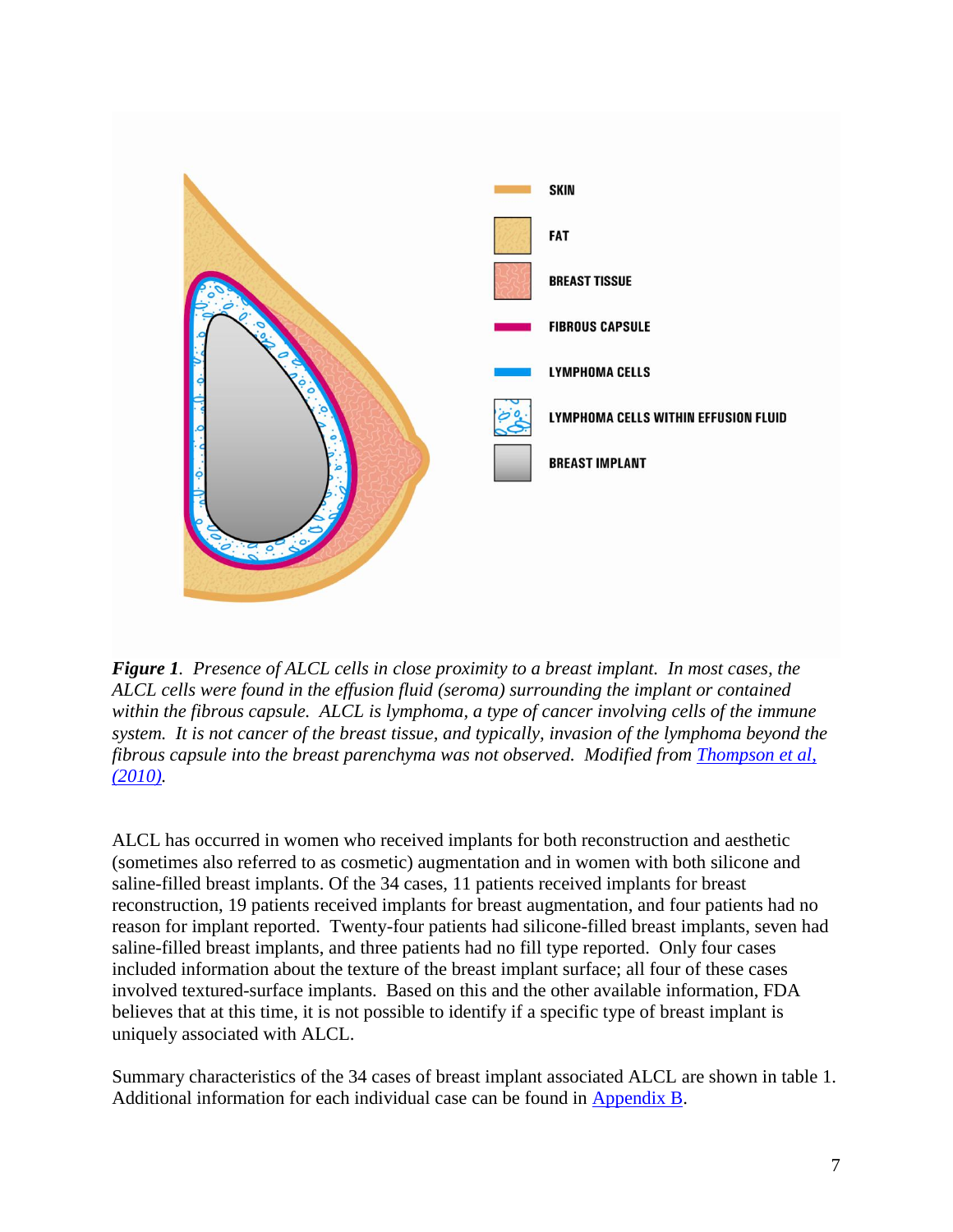| Table 1. Characteristics of 34 Unique Cases of ALCL in Women<br>with Breast Implants |                                 |             |  |  |  |  |  |
|--------------------------------------------------------------------------------------|---------------------------------|-------------|--|--|--|--|--|
| Age (years)                                                                          | Median<br>Range                 | 51<br>28-87 |  |  |  |  |  |
|                                                                                      | No age specified                | 8           |  |  |  |  |  |
|                                                                                      |                                 |             |  |  |  |  |  |
|                                                                                      | Silicone                        | 24          |  |  |  |  |  |
| <b>Type of Implant</b>                                                               | Saline                          | 7           |  |  |  |  |  |
|                                                                                      | No implant type<br>specified    | 3           |  |  |  |  |  |
|                                                                                      |                                 |             |  |  |  |  |  |
|                                                                                      | Textured                        | 4           |  |  |  |  |  |
| <b>Texture of</b>                                                                    | Smooth                          | 0           |  |  |  |  |  |
| Implant                                                                              | No surface texture<br>specified | 30          |  |  |  |  |  |
|                                                                                      |                                 |             |  |  |  |  |  |
| <b>Time from</b>                                                                     | Median                          | 8           |  |  |  |  |  |
| <b>Implant</b> to                                                                    | Range                           | $1 - 23$    |  |  |  |  |  |
| <b>ALCL</b>                                                                          | No time to                      |             |  |  |  |  |  |
| <b>Diagnosis</b><br>(years)                                                          | diagnosis<br>specified          | 11          |  |  |  |  |  |
|                                                                                      |                                 |             |  |  |  |  |  |
|                                                                                      | Reconstruction                  | 11          |  |  |  |  |  |
| <b>Reason for</b>                                                                    | Augmentation                    | 19          |  |  |  |  |  |
| Implant                                                                              | No reason<br>specified          | 4           |  |  |  |  |  |

Consistent with an ALCL diagnosis, the CD30 status was positive in all 29 of the reports that included this information. However, unlike ALCL cases in the rest of the body that can be either ALK-positive or ALK-negative, the 26 reports of ALCL in women with breast implants that included ALK status were all ALK-negative.

Treatment was reported for 20 patients. Most had the implants removed, and some went on to receive treatment with radiation and/or chemotherapy. Overall, the outcomes appeared to be more favorable than would typically be expected for systemic ALCL. Outcomes were reported for 19 cases. Of these, 14 patients had no evidence of disease at last follow-up. However, most cases were diagnosed with early stage disease, and follow-up on many cases was limited. At present, it cannot be determined if these patients have a different prognosis than patients who present with ALCL at other sites unassociated with breast implants.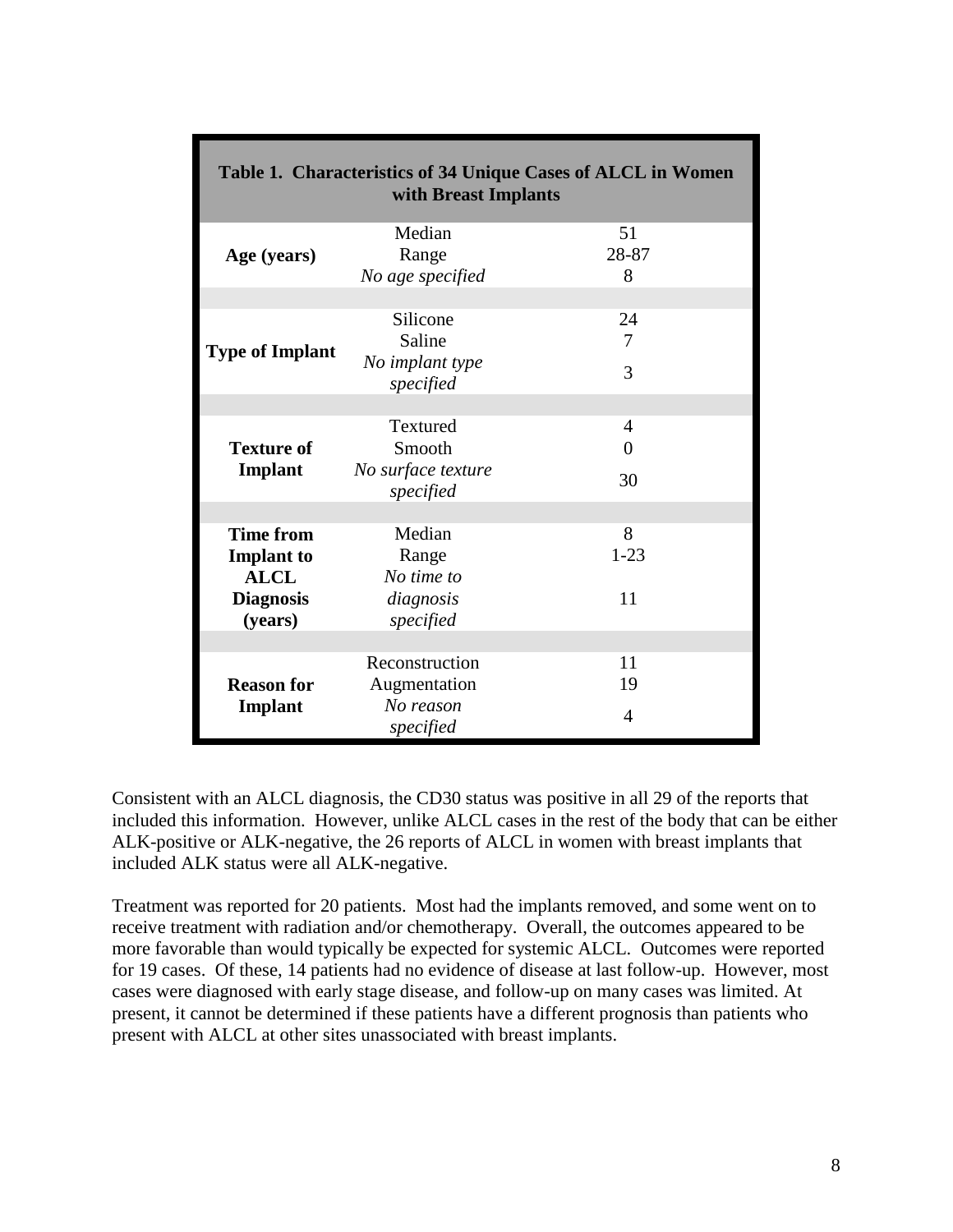#### <span id="page-8-0"></span>**Epidemiological Studies**

In the scientific literature from January 1, 1997 through May 21, 2010, the FDA identified three epidemiologic papers that discussed ALCL in women with breast implants. There were no prospective cohort studies that evaluate the association between breast implants and ALCL.

We identified one case-controlled study by de Jong et al. (2008). This paper suggested an association between breast implants and ALCL. However, the authors noted that "the absolute risk is exceedingly low due to the rare occurrence of ALCL of the breast."

In this individually matched case-control study, de Jong and colleagues searched a populationbased nationwide pathology database in the Netherlands for all patients with lymphoma in the breast diagnosed between 1990 and 2006. Cases were defined as women with a histologically confirmed diagnosis of primary ALCL in the breast. Controls, identified from the same database and selected for each case, consisted of 3 to 7 women who had histologically confirmed diagnoses of primary lymphoma in the breast other than ALCL. Cases were matched for age at diagnosis (+/- 5 years) and year of diagnosis (+/- 2 years). Pathology reports were reviewed for all controls, and questionnaires were sent to the treating physicians of all cases and controls to collect information on medical history (including previous malignancies, staging results, presence of breast prostheses and mammography results).

A total of 11 women with ALCL were selected as cases in the study, five of whom had breast implants. An additional 47 women with lymphomas of the breast other than ALCL were selected as controls.

Using sophisticated statistical methodology (conditional logistic regression analysis), the authors estimated the odds ratio of ALCL associated with breast implants to be 18.2 (95% CI 2.1-156.8). In other words, the odds of having a breast implant were 18.2 times higher in ALCL patients than in the control lymphoma patients.

While the study concluded that the probability of developing ALCL was greater in women with breast implants compared to those without, uncertainties regarding the initial case classifications impact the interpretation of the findings. For example, in this study three patients (one with breast implants and two control cases) had bilateral breast involvement at the time of this study, and the two controls experienced distant nodal involvement. Therefore it is not clear whether these controls were indeed primary breast lymphomas. Furthermore, one of the 5 ALCL patients with breast implants in this investigation developed ALCL within a year after implantation – a timeframe considered by some to be too short to cause the development of ALCL.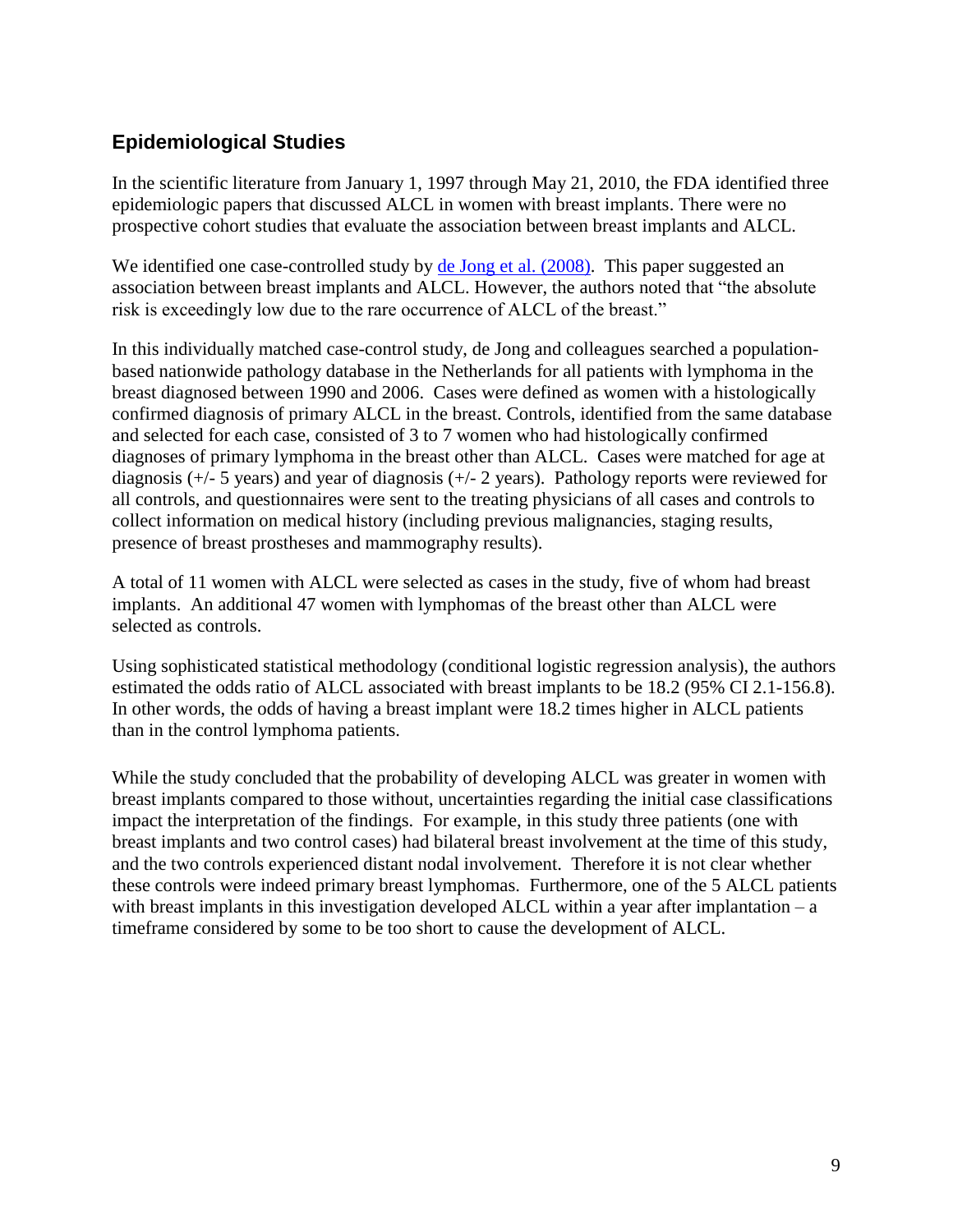Brinton (2007) studied the relationship of silicone breast implants to cancer at other sites and observed that the majority of cases of lymphoma in patients with breast implants have emerged either in the breast, in the periprosthetic capsule, or in proximity to the implant. The report pointed out that in the general population, breast lymphomas are a rare disease entity and that most are of B-cell origin. In contrast, nearly every case of lymphoma among breast implant patients has been of T-cell phenotype and ALCL in particular.

Brinton also noted several methodological issues that limit the ability to interpret the clinical data and large scale epidemiologic studies of breast implants and cancer. The paper explains that the small number of patients in cancer studies has limited the ability to study rare diseases, such as ALCL and lymphomas in general, as well as the ability to conduct subgroup analyses to adequately evaluate the effect of different characteristics of breast implants such as surface texture and surgical technique. In the paper, Brinton also identifies other methodological issues including short follow-up times, the inability to adjust for potential confounders when comparing cancer rates in epidemiologic studies with the general population, and the types of controls selected in cohort studies for comparison to women with breast implants.

Lipworth, Tarone, and McLaughlin (2009) reviewed five long-term follow up studies of women with aesthetic breast implants. Their analyses included over 43,000 women. In this review, the authors reported 48 observed incident cases of Non-Hodgkin"s Lymphoma compared with 53.9 cases expected, resulting in a standardized incidence ratio (SIR) of 0.89. They observed no cases of primary breast lymphomas. Although this analysis indicates a lower risk of lymphoma in women with breast implants, it has two weaknesses that make it less informative for estimating the likelihood of a relationship between ALCL and breast implants. First, all the studies reviewed in this paper began following patients more than 30 years ago (from 1953 to 1974), but ALCL was not identified in the literature until 1985 [\(Stein et al\)](#page-15-1). Second, the number of women studied and their duration of follow-up were not sufficient to exclude a very rare relationship between breast implants and ALCL.

#### <span id="page-9-0"></span>**Other Study Observations**

Some researchers have suggested that ALK-negative, breast implant-associated ALCL may represent a new clinically entity with non-aggressive (indolent) behavior (Li, 2010; Miranda, 2009, [Thompson et al, 2010\)](#page-15-0). In the scientific literature, 19 reports of ALCL cases in women with breast implants included information on ALCL recurrence or the development of systemic lymphoma. Of these, 14 patients remained free of disease during the follow-up period (Roden, 2008). Only 14 of the 34 cases in the literature reported the duration of follow-up. In these patients, the average follow-up was about 12 months, with a range from 1 month to 108 months. Furthermore, outcomes for these patients may have been reported to be less aggressive than for other ALCL cases because most of the patients were diagnosed with early stage ALCL. Because of the small number of cases and the short median duration of follow-up, the FDA believes it is premature to draw conclusions regarding the prognosis of ALCL in women with breast implants.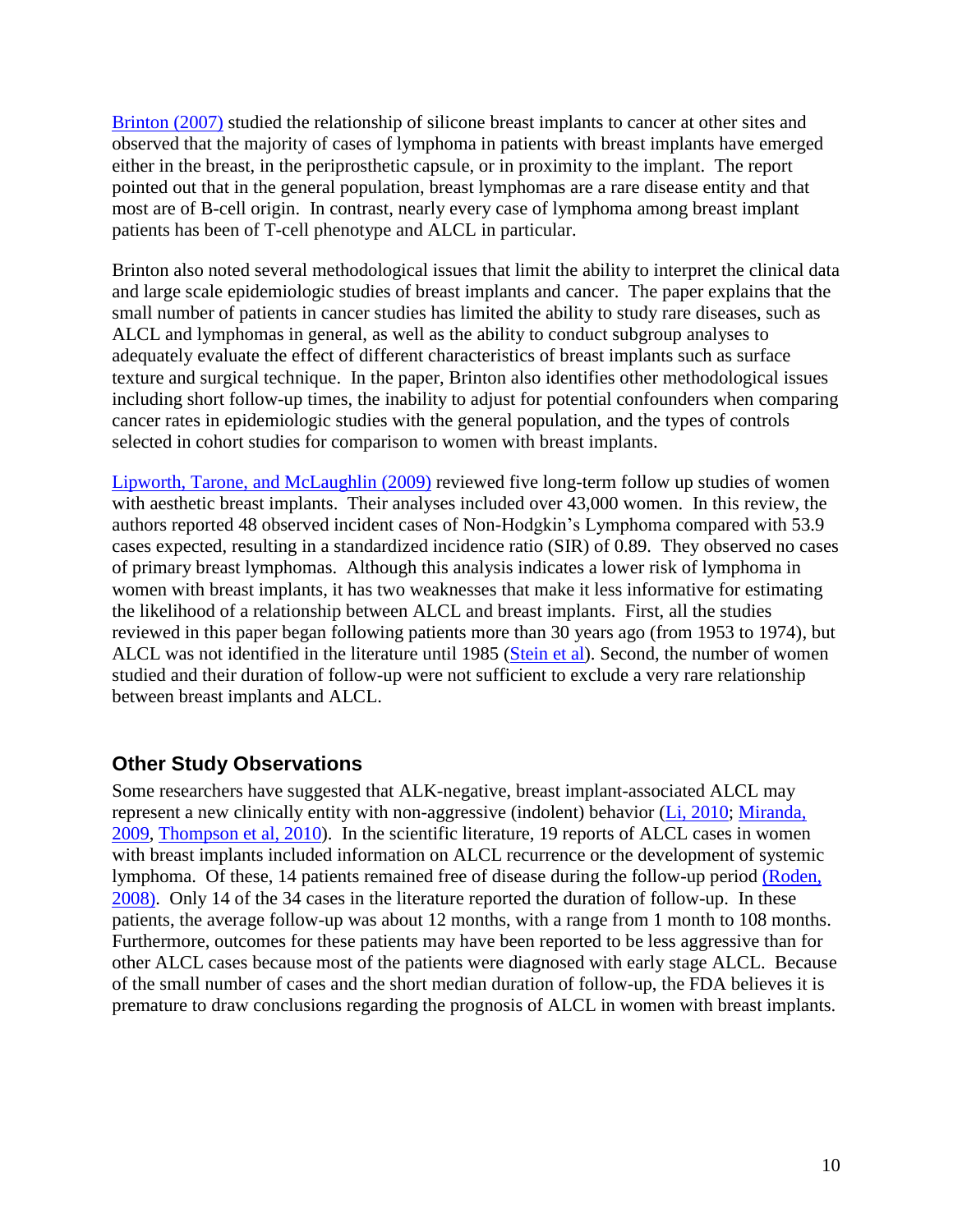## <span id="page-10-0"></span>*Summary of Key Findings*

1. There is a possible association between breast implants and ALCL.

Based on the published case studies and epidemiological research, the FDA believes that there is a possible association between breast implants and ALCL. Based on available data, the incidence of ALCL, even in breast implant patients, appears to be very low.

However, despite the low total number of reported cases, certain factors suggest the occurrence of ALCL in patients with breast implants may not be coincidence. If ALCL in women with breast implants were due only to chance, one would expect for it to occur with similar frequency in all parts of the breast. Instead, ALCL is usually located in the region immediately surrounding the breast implant. Furthermore, the vast majority of primary breast lymphomas reported in patients without breast implants are of the B-cell phenotype (Domchek, 2002). In contrast, ALCL is a T-cell lymphoma, suggesting the observation may be more than chance (Miranda, 2009).

2. At this time, it is not possible to identify a specific type of implant associated with a lower or higher risk of ALCL.

We do not have enough information to determine if a specific type of implant (silicone versus saline) or reason for implant (reconstruction versus aesthetic augmentation) is associated with a smaller or greater risk. Brody et al. (2010) noted that to date, when the implant type has been identified, ALCL has been found more frequently in association with breast implants having a *textured* outer shell rather than a *smooth* outer shell. However, most of the ALCL cases reported in breast implant patients failed to include information about the texture of the shell. Therefore the FDA cannot determine whether ALCL may be found more or less frequently in women with textured breast implants than in women with smooth breast implants.

3. There is uncertainty about the true cause of ALCL in women with breast implants.

Based on available information, it is not possible to confirm with statistical certainty that breast implants cause ALCL. Because ALCL is so rare, even in breast implant patients, a definitive study would need to collect data on hundreds of thousands of women for more than 10 years. Even then, causality may not be conclusively established.

FDA is interested in learning more about the actual incidence of ALCL in women with breast implants, the characteristics of breast implants that might increase the risk of ALCL, and the pathological characteristics and clinical features of ALCL in women with breast implants.

To gather additional information about ALCL in women with breast implants, FDA is establishing [a registry](#page-12-1) in collaboration with the American Society of Plastic Surgeons and other experts in the clinical and scientific communities.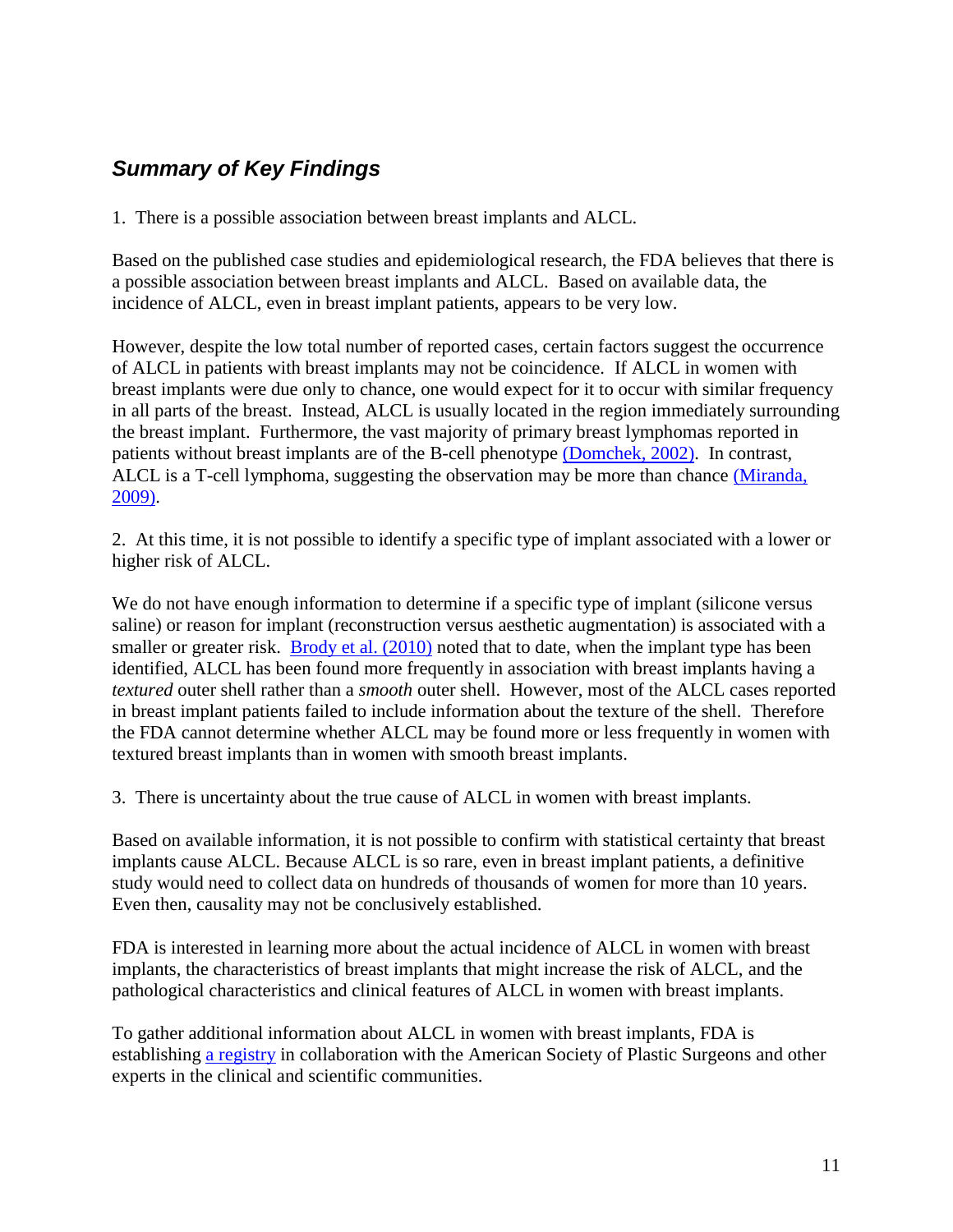## <span id="page-11-0"></span>*Recommendations for Health Care Providers*

Health care providers should be aware that ALCL has been found in the peri-implant area of some women with breast implants.

ALCL is a very rare condition; when it occurs, it has been most often identified in patients undergoing implant revision operations for late onset, persistent seroma. Because it is so rare and most often identified in patients with late onset of symptoms such as pain, lumps, swelling, or asymmetry, it is unlikely that increased screening of asymptomatic patients would change their clinical outcomes. The FDA does not recommend prophylactic breast implant removal in patients without symptoms or other abnormality.

Current recommendations are described below. As the FDA learns more about ALCL in patients with breast implants, these recommendations may change.

- Consider the possibility of ALCL when you have a patient with late onset, persistent periimplant seroma. In some cases, patients presented with capsular contracture or masses adjacent to the breast implant. If you have a patient with suspected ALCL, refer her to an appropriate specialist for evaluation. When testing for ALCL, collect fresh seroma fluid and representative portions of the capsule and send for pathology tests to rule out ALCL. Diagnostic evaluation should include cytological evaluation of seroma fluid with Wright Giemsa stained smears and cell block immunohistochemistry testing for cluster of differentiation (CD) and Anaplastic Lymphoma Kinase (ALK) markers.
- [Report all confirmed cases of ALCL in women with breast implants to the FDA.](#page-12-0) In some cases, the FDA may contact you for additional information. The FDA will keep the reporter's and the patient's identity confidential.
- Develop an individualized treatment plan in coordination with the patient's multi-disciplinary care team. Because of the small number of cases worldwide, there is no defined consensus treatment regimen.

## <span id="page-11-1"></span>*FDA Activities*

The FDA recently published a safety communication to inform health care providers and the public about a possible association between breast implants and ALCL.

The FDA continues to evaluate available information to understand the nature and possible factors contributing to ALCL in women with breast implants. As part of this evaluation, FDA searched its adverse event reporting systems for reports received between January 1, 1995 and December 1, 2010, including information submitted by manufacturers as part of their required post-approval studies. This search identified 17 reports of possible ALCL in women with breast implants. The significance of these reports is difficult to establish because relevant information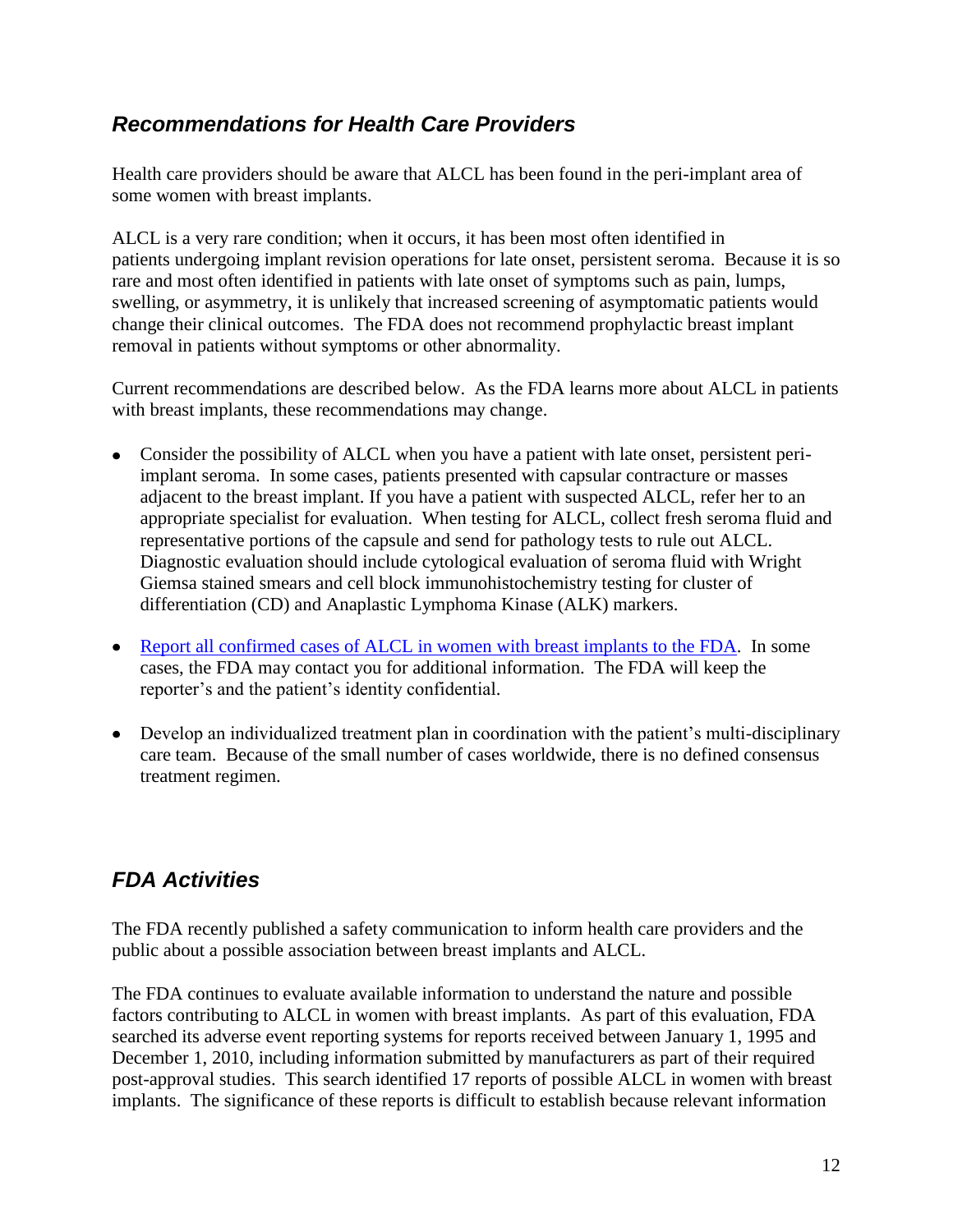is often absent or unconfirmed, including clinical and pathology findings, breast implant type and duration, and location of possible ALCL in the body. The FDA is following up on these reports to obtain further information from the manufacturers. At present, the FDA has determined that at least six of these reports are duplicates of the cases described in the "Review of Literature" section above, and two of the reports have been determined to be non-ALCL lymphomas.

<span id="page-12-1"></span>In order to gather additional information to better characterize ALCL in women with breast implants, the American Society of Plastic Surgeons (ASPS) and other experts in the clinical and scientific communities have agreed to pursue a collaboration with FDA to develop a registry of women with breast implants and ALCL. While the details of the collaboration are being developed, the FDA is advising health care providers to evaluate breast implant patients with suspected ALCL according to the recommendations above and to report [findings on confirmed](#page-12-0)  [ALCL cases to the FDA.](#page-12-0) The FDA has also reminded breast implant manufacturers of their requirement to report confirmed cases. The FDA will update the public as new information is obtained and evaluated.

In an effort to ensure that patients receiving breast implants are informed of the possible link between ALCL and breast implants, the FDA will be working with breast implant manufacturers in the coming months to update their product labeling materials for patients and providers.

## <span id="page-12-0"></span>*How to Report Information to the FDA*

If you are a health care provider and you have identified ALCL in breast implant patients, please file a voluntary report through MedWatch, the FDA"s Safety Information and Adverse Event Reporting Program online at [https://www.accessdata.fda.gov/scripts/medwatch/medwatch](https://www.accessdata.fda.gov/scripts/medwatch/medwatch-online.htm)[online.htm](https://www.accessdata.fda.gov/scripts/medwatch/medwatch-online.htm) or at 1-800-332-1088.

To help us learn as much as possible about ALCL in women with breast implants, please specify:

- The term "ALCL Case Report" in section B5 (*Describe Event, Problem or Product Use Error*) of the MedWatch form
- Patient age, gender, race/ethnicity
- ALCL diagnosis: date of diagnosis, anatomic site of ALCL, whether ALCL was primary in this site and pathologically confirmed
- Clinical presentation
- Detailed pathology findings
- Breast implant exposure: date implanted, brand and type of implant (saline or siliconefilled), type of implant surface (smooth or textured), complications, length of time from implant insertion, and history of subsequent revision surgeries
- Treatment(s) the patient received
- Name, contact information and medical specialty of reporter

All reports to the FDA are strictly confidential and protect individual patient privacy.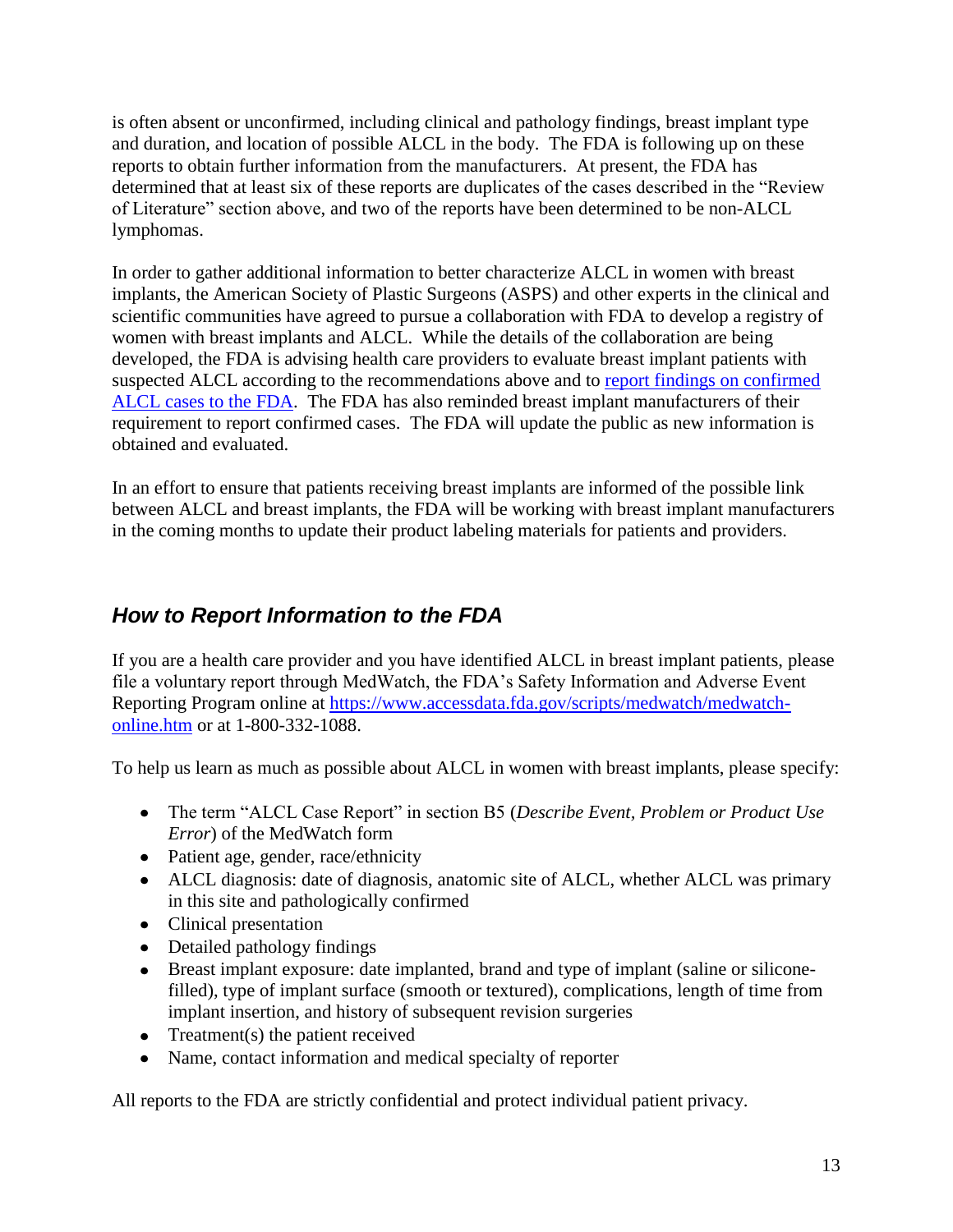#### <span id="page-13-0"></span>*Sources*

- 1. Alobeid B, Sevilla DW, El-Tamer MB, Murty VV, Savage DG, Bhagat G. [Aggressive](http://www.ncbi.nlm.nih.gov/pubmed/19330656)  [presentation of breast implant-associated ALK-1 negative anaplastic large cell lymphoma](http://www.ncbi.nlm.nih.gov/pubmed/19330656)  [with bilateral axillary lymph node involvement.](http://www.ncbi.nlm.nih.gov/pubmed/19330656) Leuk Lymphoma. 2009 May;50(5):831-3.
- 2. Altekruse SF, Kosary CL, Krapcho M, Neyman N, Aminou R, Waldron W, Ruhl J, Howlader N, Tatalovich Z, Cho H, Mariotto A, Eisner MP, Lewis DR, Cronin K, Chen HS, Feuer EJ, Stinchcomb DG, Edwards BK (eds). SEER Cancer Statistics Review, 1975-2007, National Cancer Institute. Bethesda, MD, [http://seer.cancer.gov/csr/1975\\_2007/,](../../../../csr/1975_2007/) Table 19.28, based on November 2009 SEER data submission, posted to the SEER web site, 2010.
- 3. Bishara MR, Ross C, Sur M. [Primary anaplastic large cell lymphoma of the breast](http://www.ncbi.nlm.nih.gov/pubmed/19341480)  [arising in reconstruction mammoplasty capsule of saline filled breast implant after radical](http://www.ncbi.nlm.nih.gov/pubmed/19341480)  [mastectomy for breast cancer: an unusual case presentation.](http://www.ncbi.nlm.nih.gov/pubmed/19341480) Diagn Pathol. 2009 Apr 2;4:11.
- 4. Brinton LA. [The relationship of silicone breast implants and cancer at other sites.](http://www.ncbi.nlm.nih.gov/pubmed/18090818) Plast Reconstr Surg. 2007 Dec;120(7 Suppl 1):94S-102S.
- 5. Brody GS, Deapen D, Gill P, Epstein A, Martin S, Elatra W. T cell non-Hodgkin's anaplastic lymphoma associated with one style of breast implants. San Antonio, Texas: American Society of Plastic Surgeons Annual Conference, March 20-23, 2010. Scientific Session IX: Breast B, Oral communication and abstract 42.
- 6. de Jong D, Vasmel WL, de Boer JP, Verhave G, Barbé E, Casparie MK, van Leeuwen FE. [Anaplastic large-cell lymphoma in women with breast implants.](http://www.ncbi.nlm.nih.gov/pubmed/18984890) JAMA. 2008 Nov 5;300(17):2030-5.
- 7. De Peralta-Venturina M, Miranda RN, Medeiros LJ, Gualco G, Bacchi CE, Amin M. Anaplastic large cell lymphoma arising in association with breast implants and mimicking recurrent breast carcinoma: A report of five cases. Lab.Invest. 2009;89:153 (37A).
- 8. [Domchek SM,](http://www.ncbi.nlm.nih.gov/pubmed?term=%22Domchek%20SM%22%5BAuthor%5D) [Hecht JL,](http://www.ncbi.nlm.nih.gov/pubmed?term=%22Hecht%20JL%22%5BAuthor%5D) [Fleming MD,](http://www.ncbi.nlm.nih.gov/pubmed?term=%22Fleming%20MD%22%5BAuthor%5D) [Pinkus GS,](http://www.ncbi.nlm.nih.gov/pubmed?term=%22Pinkus%20GS%22%5BAuthor%5D) [Canellos GP.](http://www.ncbi.nlm.nih.gov/pubmed?term=%22Canellos%20GP%22%5BAuthor%5D) Lymphomas of the breast: primary and secondary involvement. [Cancer.](javascript:AL_get(this,%20) 2002 Jan 1;94(1):6-13.
- 9. Evens A, Chiu B. The challenges of epidemiologic research in non-hodgkin Lymphoma. JAMA. 2008;300(17):2059-2061.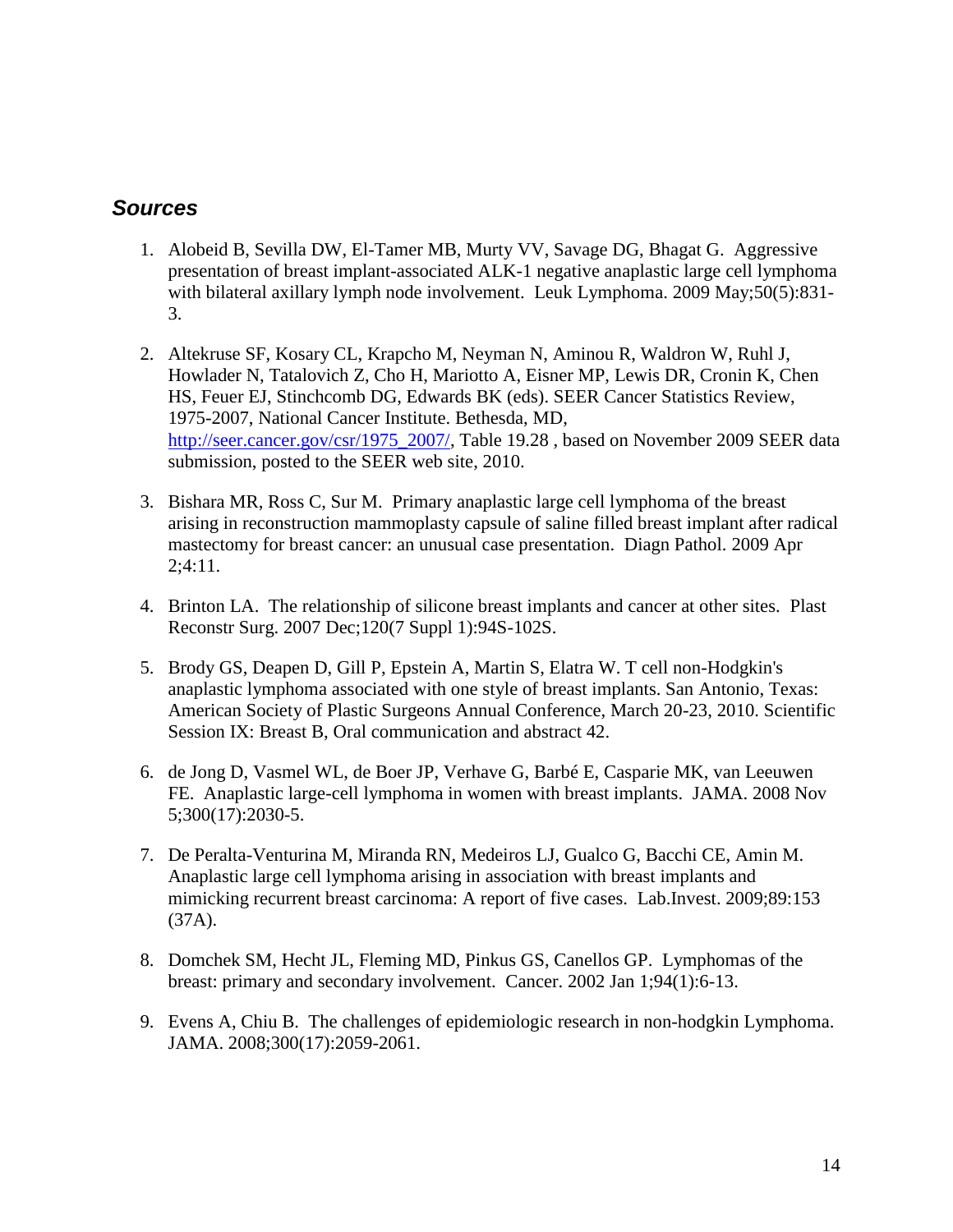- 10. Farkash EA, Ferry JA, Harris NL, Hochberg EP, Takvorian RW, Zuckerman DS, Sohani AR. [Rare lymphoid malignancies of the breast: a report of two cases illustrating potential](http://www.ncbi.nlm.nih.gov/pubmed/20309431)  [diagnostic pitfalls.](http://www.ncbi.nlm.nih.gov/pubmed/20309431) J Hematop. 2009 Aug 20;2(4):237-44.
- 11. Fritzsche FR, Pahl S, Petersen I, Burkhardt M, Dankof A, Dietel M, Kristiansen G. [Anaplastic large-cell non-Hodgkin's lymphoma of the breast in periprosthetic localisation](http://www.ncbi.nlm.nih.gov/pubmed/16983530)  [32 years after treatment for primary breast cancer--a case report.](http://www.ncbi.nlm.nih.gov/pubmed/16983530) Virchows Arch. 2006 Nov;449(5):561-4.
- 12. Ganjoo K, Advani R, Mariappan MR, McMillan A, Horning S. [Non-Hodgkin lymphoma](http://www.ncbi.nlm.nih.gov/pubmed/17541937)  [of the breast.](http://www.ncbi.nlm.nih.gov/pubmed/17541937) Cancer. 2007 Jul 1;110(1):25-30.
- 13. Gaudet G, Friedberg JW, Weng A, Pinkus GS, Freedman AS. [Breast lymphoma](http://www.ncbi.nlm.nih.gov/pubmed/11908714)  [associated with breast implants: two case-reports and a review of the literature.](http://www.ncbi.nlm.nih.gov/pubmed/11908714) Leuk Lymphoma. 2002 Jan;43(1):115-9.
- 14. Gualco G, Bacchi CE. [B-cell and T-cell lymphomas of the breast: clinical--pathological](http://www.ncbi.nlm.nih.gov/pubmed/18480397)  [features of 53 cases.](http://www.ncbi.nlm.nih.gov/pubmed/18480397) Int J Surg Pathol. 2008 Oct;16(4):407-13.
- 15. Gualco G, Chioato L, Harrington WJ Jr, Weiss LM, Bacchi CE. [Primary and secondary](http://www.ncbi.nlm.nih.gov/pubmed/19318917)  [T-cell lymphomas of the breast: clinico-pathologic features of 11 cases.](http://www.ncbi.nlm.nih.gov/pubmed/19318917) Appl Immunohistochem Mol Morphol. 2009 Jul;17(4):301-6.
- 16. Jaffe ES. [Anaplastic large cell lymphoma: the shifting sands of diagnostic](http://www.ncbi.nlm.nih.gov/pubmed/11266530)  [hematopathology.](http://www.ncbi.nlm.nih.gov/pubmed/11266530) Mod Pathol. 2001 Mar;14(3):219-28.
- 17. Jeanneret-Sozzi W, Taghian A, Epelbaum R, Poortmans P, Zwahlen D, Amsler B, Villette S, Belkacémi Y, Nguyen T, Scalliet P, Maingon P, Gutiérrez C, Gastelblum P, Krengli M, Raad RA, Ozsahin M, Mirimanoff RO. [Primary breast lymphoma: patient](http://www.ncbi.nlm.nih.gov/pubmed/18380889)  [profile, outcome and prognostic factors. A multicentre Rare Cancer Network study.](http://www.ncbi.nlm.nih.gov/pubmed/18380889)  BMC Cancer. 2008 Apr 1;8:86.
- 18. Keech JA Jr, Creech BJ. [Anaplastic T-cell lymphoma in proximity to a saline-filled](http://www.ncbi.nlm.nih.gov/pubmed/9252643)  [breast implant.](http://www.ncbi.nlm.nih.gov/pubmed/9252643) Plast Reconstr Surg. 1997 Aug;100(2):554-5.
- 19. Li S, Lee AK. Int J Clin Exp Pathol. 2009 Oct 15;3(1):117-27.
- 20. Lipworth L, Tarone RE, McLaughlin JK. [Breast implants and lymphoma risk: a review](http://www.ncbi.nlm.nih.gov/pubmed/19319041)  [of the epidemiologic evidence through 2008.](http://www.ncbi.nlm.nih.gov/pubmed/19319041) Plast Reconstr Surg. 2009 Mar;123(3):790- 3.
- 21. Medeiros LJ, Elenitoba-Johnson KS. [Anaplastic large cell lymphoma.](http://www.ncbi.nlm.nih.gov/pubmed/17511113) Am J Clin Pathol. 2007 May;127(5):707-22.
- 22. Miranda RN, Lin L, Talwalkar SS, Manning JT, Medeiros LJ. [Anaplastic large cell](http://www.ncbi.nlm.nih.gov/pubmed/19722744)  [lymphoma involving the breast: a clinicopathologic study of 6 cases and review of the](http://www.ncbi.nlm.nih.gov/pubmed/19722744)  [literature.](http://www.ncbi.nlm.nih.gov/pubmed/19722744) Arch Pathol Lab Med. 2009 Sep;133(9):1383-90.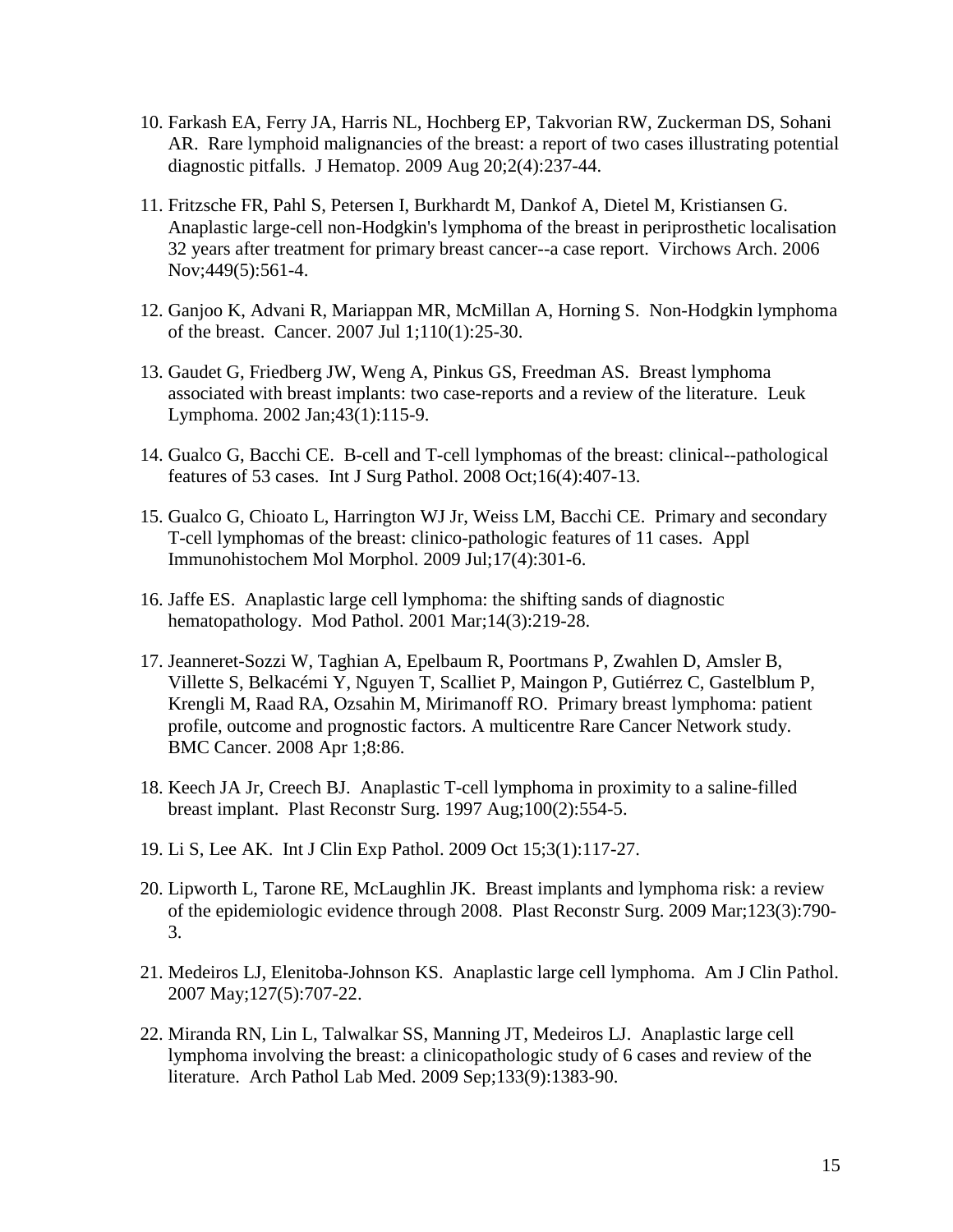- 23. Mora P, Melo AC, Amorim GLS, Scheliga AA. Primary T-cell Anaplastic Lymphoma Associated to a Breast Implant: Case Report. Haematologica 2009;94:658-9 (1723).
- 24. Newman MK, Zemmel NJ, Bandak AZ, Kaplan BJ. [Primary breast lymphoma in a](http://www.ncbi.nlm.nih.gov/pubmed/17509956)  [patient with silicone breast implants: a case report and review of the literature.](http://www.ncbi.nlm.nih.gov/pubmed/17509956) J Plast Reconstr Aesthet Surg. 2008 Jul;61(7):822-5.
- 25. Olack B, Gupta R, Brooks GS. [Anaplastic large cell lymphoma arising in a saline breast](http://www.ncbi.nlm.nih.gov/pubmed/17589261)  [implant capsule after tissue expander breast reconstruction.](http://www.ncbi.nlm.nih.gov/pubmed/17589261) Ann Plast Surg. 2007 Jul;59(1):56-7.
- 26. Popplewell L, Chang K, Olevsky O, Nademanee A, Forman S. Primary anaplastic large cell lymphoma of the breast occurring in patients with silicone breast implants. Blood 2004;104(11):4563.
- 27. Roden AC, Macon WR, Keeney GL, Myers JL, Feldman AL, Dogan A. [Seroma](http://www.ncbi.nlm.nih.gov/pubmed/18223553)[associated primary anaplastic large-cell lymphoma adjacent to breast implants: an](http://www.ncbi.nlm.nih.gov/pubmed/18223553)  [indolent T-cell lymphoproliferative disorder.](http://www.ncbi.nlm.nih.gov/pubmed/18223553) Mod Pathol. 2008 Apr;21(4):455-63.
- 28. Sahoo S, Rosen PP, Feddersen RM, Viswanatha DS, Clark DA, Chadburn A. [Anaplastic](http://www.ncbi.nlm.nih.gov/pubmed/12653596)  [large cell lymphoma arising in a silicone breast implant capsule: a case report and review](http://www.ncbi.nlm.nih.gov/pubmed/12653596)  [of the literature.](http://www.ncbi.nlm.nih.gov/pubmed/12653596) Arch Pathol Lab Med. 2003 Mar;127(3):e115-8.
- 29. Savage KJ, Harris NL, Vose JM, Ullrich F, Jaffe ES, Connors JM, Rimsza L, Pileri SA, Chhanabhai M, Gascoyne RD, Armitage JO, Weisenburger DD; International Peripheral T-Cell Lymphoma Project. ALK- [anaplastic large-cell lymphoma is clinically and](http://www.ncbi.nlm.nih.gov/pubmed/18385450)  [immunophenotypically different from both ALK+ ALCL and peripheral T-cell](http://www.ncbi.nlm.nih.gov/pubmed/18385450)  [lymphoma, not otherwise specified: report from the International Peripheral T-Cell](http://www.ncbi.nlm.nih.gov/pubmed/18385450)  [Lymphoma Project.](http://www.ncbi.nlm.nih.gov/pubmed/18385450) Blood. 2008 Jun 15;111(12):5496-504.
- <span id="page-15-1"></span>30. Stein H, Mason DY, Gerdes J, O"Connor N, Wainscoat J, Pallesen G, Gatter K, Falini B, Delsol G, Lemke H, et al. The expression of the Hodgkin"s disease associated antigen Ki-1 in reactive and neoplastic lymphoid tissue: evidence that Reed-Sternberg cells and histiocytic malignancies are derived from activated lymphoid cells. Blood 1985 Oct:66:848–858.
- <span id="page-15-0"></span>31. Thompson PA, Lade S, Webster H, Ryan G, Prince HM. Effusion-associated anaplastic large cell lymphoma of the breast: time for it to be defined as a distinct clinicopathological entity. Haematologica. 2010 Nov;95(11):1977-9.
- 32. Wong AK, Lopategui J, Clancy S, Kulber D, Bose S. [Anaplastic large cell lymphoma](http://www.ncbi.nlm.nih.gov/pubmed/18594466)  [associated with a breast implant capsule: a case](http://www.ncbi.nlm.nih.gov/pubmed/18594466) report and review of the literature. Am J Surg Pathol. 2008 Aug;32(8):1265-8.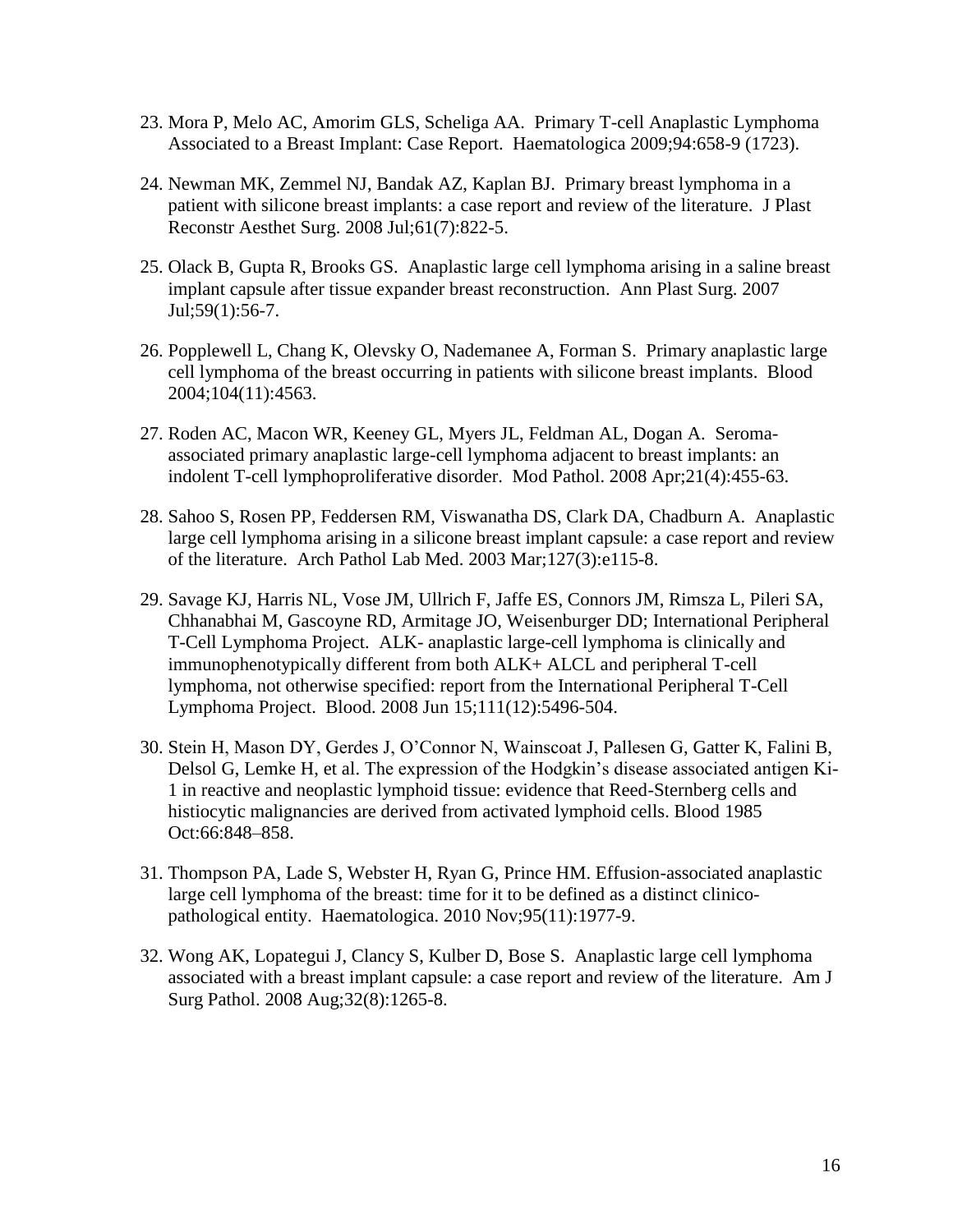### *Glossary of Terms as Used in this Document*

<span id="page-16-0"></span>**Absolute Risk:** The chance that a particular event will occur within a specified population.

**ALCL:** Anaplastic Large Cell Lymphoma, a rare type of T-cell non-Hodgkin lymphoma.

**Anaplastic Lymphoma Kinase (ALK)**: A protein marker that is present in some ALCLs.

**Capsular Contracture:** A tightening of the fibrous capsule surrounding a breast implant, one of the most common complications of breast implant surgery.

**CD30:** A cell membrane protein that is associated with ALCL. The cluster of differentiation (CD) is a way to identify molecules present on the surface of white blood cells.

**Effusion Fluid:** Fluid surrounding a breast implant, contained within the fibrous capsule. Also referred to as seroma.

**Fibrous Capsule:** The scar tissue that the body forms around a breast implant or other type of implant in the body.

**Lymphoma** The general term for a group of cancers that originates in the lymphatic system.

**Parenchyma:** Breast tissue.

**Peri-Implant Mass:** A dense growth in the area near a breast implant.

**Prophylactic:** A preventative measure, something undertaken in order to reduce risk.

**Relative Risk:** The ratio of the chance of a disease developing among members of a population that are exposed to some factor compared to a group that has not been exposed to the factor.

**SEER Program (Surveillance, Epidemiology, and End Results Program):** National Cancer Institute"s collection of cancer statistics.

**Seroma:** Fluid surrounding a breast implant, contained within the fibrous capsule. Also referred to as effusion fluid.

<span id="page-16-1"></span>**T-lymphocyte (T-cell):** A type of white blood cell (lymphocyte) that develops in the thymus.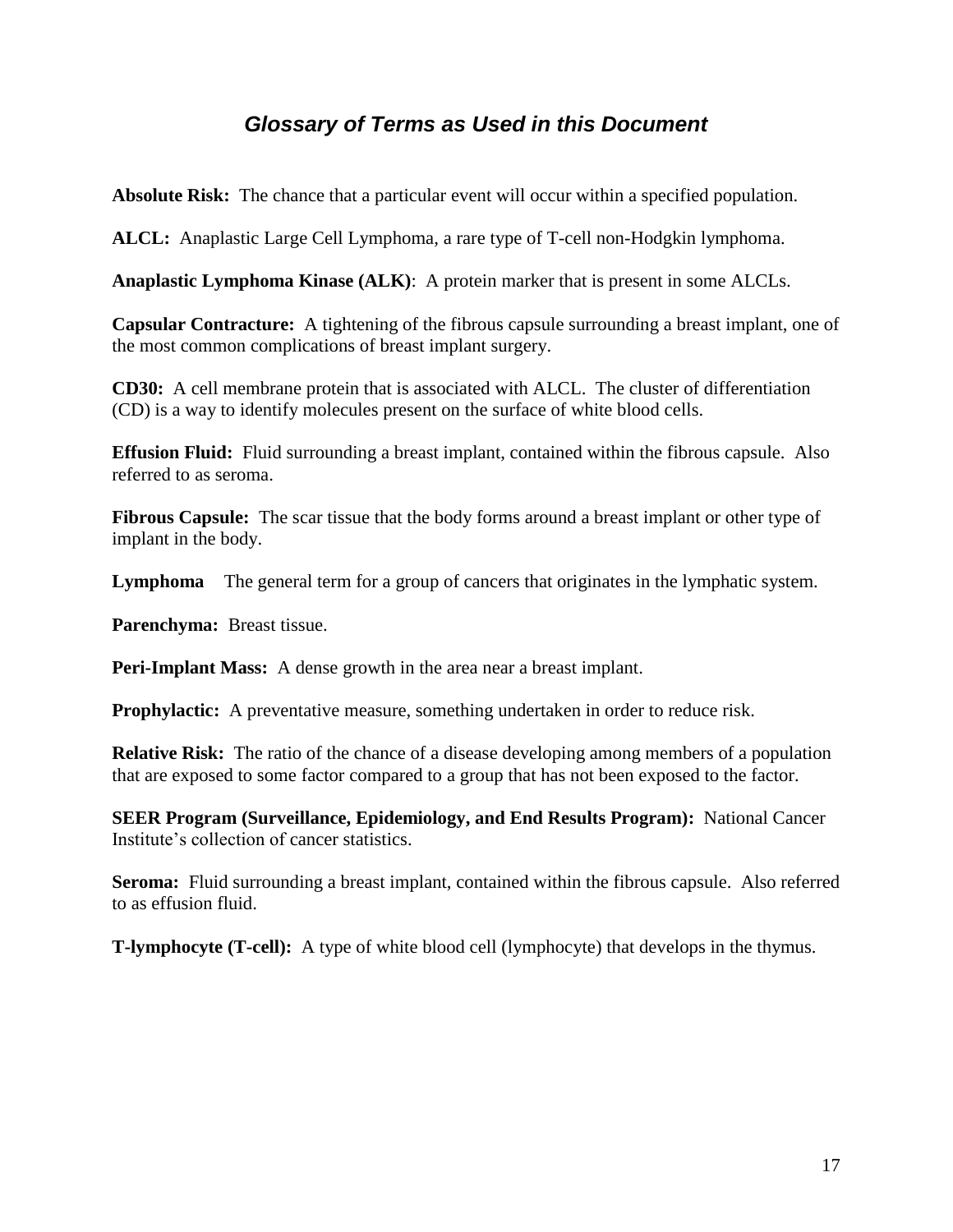## *Appendix A*

#### **Literature Review Methods**

<span id="page-17-0"></span>The initial screening identified 55 unique citations or abstracts published between 1995 and May 21, 2010. Full articles were obtained for the relevant papers. Review of these papers identified 18 published case reports of patients with breast implants who were diagnosed with ALCL, one epidemiologic study of ALCL, one review of the epidemiologic literature, one editorial about the epidemiologic studies of ALCL, and a number other references that either duplicated reports of ALCL cases or were not specific to ALCL. Duplicate reports and references not specific to ALCL were removed. Finally, references cited in the resulting publications were evaluated to identify any additional ALCL case reports or epidemiologic studies. None were identified. The table below gives the details of the databases, search terms, and resulting references in the literature review.

| <b>Literature Review Methods</b>                                                                      |                                                                                                                                                                                                         |                                                           |  |  |  |
|-------------------------------------------------------------------------------------------------------|---------------------------------------------------------------------------------------------------------------------------------------------------------------------------------------------------------|-----------------------------------------------------------|--|--|--|
| <b>Database Name</b>                                                                                  | <b>Search Criteria</b>                                                                                                                                                                                  | <b>Number of</b><br><b>References</b><br><b>Retrieved</b> |  |  |  |
| PubMed<br>(Variations on the term<br>"implant" were used in order to<br>include all relevant papers.) | breast AND (implant OR implants OR<br>implant* OR implantation OR<br>prosthesis OR prosthes* OR<br>endoprosthes*) AND lymphoma* ---<br>did not limit at all to publication years<br>or language         | 75                                                        |  |  |  |
| Embase<br>(Embase thesaurus terms were<br>used in this search)                                        | 'breast endoprosthesis'/exp AND<br>('large cell lymphoma'/exp OR<br>'lymphoma'/exp)                                                                                                                     | 33                                                        |  |  |  |
| Web of Science                                                                                        | breast AND (implant* OR prosthes*<br>OR endoprosthes*) AND lymphoma*<br>Years searched: 1899 to present for<br>Science Citation Index, 1898 to<br>present for Social Science Citation<br>Index database | 94                                                        |  |  |  |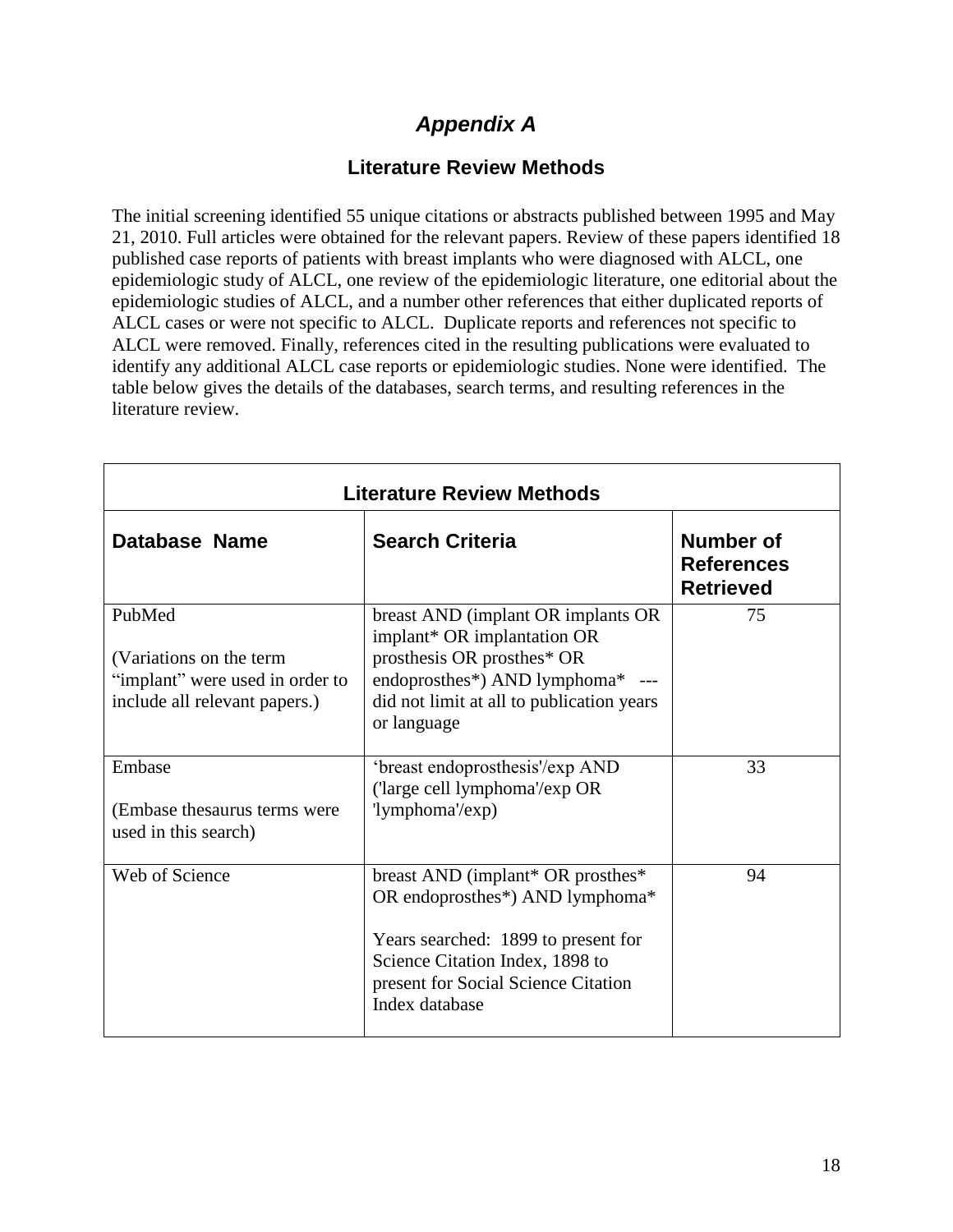<span id="page-18-0"></span>

| <b>Literature Review Methods (continued)</b>                                                                                                                                                                                                                                                                           |                                                                         |                                                    |  |  |  |  |
|------------------------------------------------------------------------------------------------------------------------------------------------------------------------------------------------------------------------------------------------------------------------------------------------------------------------|-------------------------------------------------------------------------|----------------------------------------------------|--|--|--|--|
| Database Name                                                                                                                                                                                                                                                                                                          | <b>Search Criteria</b>                                                  | Number of<br><b>References</b><br><b>Retrieved</b> |  |  |  |  |
| Cambridge Scientific Abstracts<br>(CSA) Databases (Natural<br>Science collection excluding<br>MEDLINE databases as used in<br>Pubmed above)                                                                                                                                                                            | breast AND lymphoma* AND<br>(Implant* OR prosthes* OR<br>endoprosthes*) | 36                                                 |  |  |  |  |
| Databases in EBSCOhost<br>search:<br><b>Academic Search Complete</b><br>1887 to present; CINAHL<br>(Cumulative Index to Nursing<br>and Allied Health Literature)-<br>1981 to present; International<br><b>Pharmaceutical Abstracts - 1970</b><br>to present; Science and<br>Technology Collection - 1900<br>to present | breast AND lymphoma* AND<br>(implant* OR prosthes* OR<br>endoprosthes*) | 27                                                 |  |  |  |  |
| BIOSIS 2007 to present                                                                                                                                                                                                                                                                                                 | breast AND (implant* OR prosthes*<br>OR endoprosthes*) AND lymphoma*    | 16                                                 |  |  |  |  |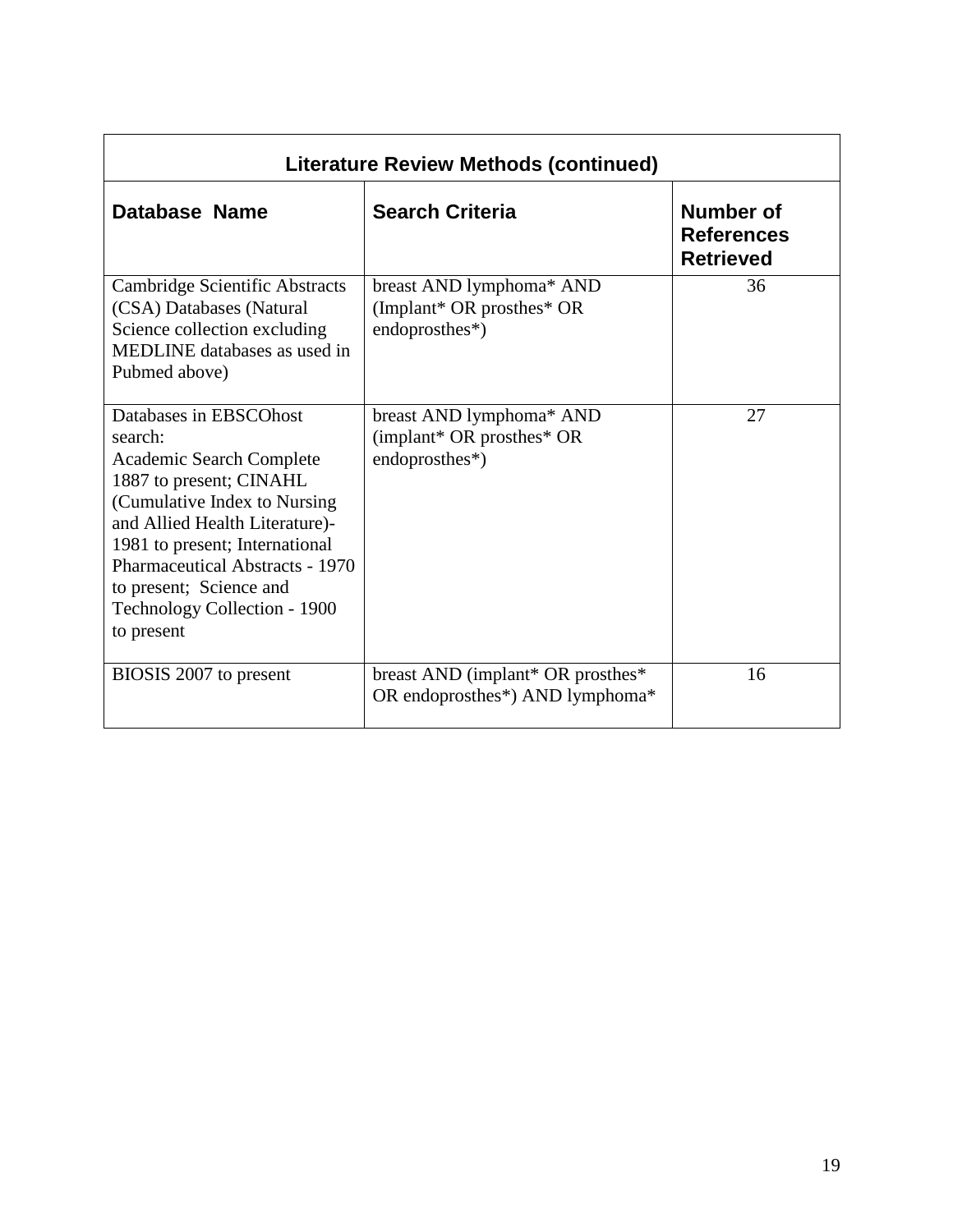# *Appendix B*

#### <span id="page-19-0"></span>**Detailed Characteristics of 34 Published Cases of ALCL in Women with Breast Implants**

|                      | <b>Case</b>             | <b>Reason</b><br>for<br>Implant | Age | <b>Implant</b><br>to ALCL<br><b>Diagnosis</b><br>(years) | <b>Presentation</b><br>(breast) | <b>Capsule</b><br><b>Involved</b> | $ALK-1$                  |
|----------------------|-------------------------|---------------------------------|-----|----------------------------------------------------------|---------------------------------|-----------------------------------|--------------------------|
| Li, 2010             | $\mathbf{1}$            | ${\bf R}$                       | 58  | 5.5                                                      | seroma                          | $\ddot{}$                         | $\overline{a}$           |
| Sahoo, 2003          | $\overline{2}$          | $\mathbf{A}$                    | 33  | 14                                                       | seroma                          | $^{+}$                            |                          |
| Alobeid, 2009        | $\overline{\mathbf{3}}$ | $\mathbf R$                     | 68  | 16                                                       | peri-implant<br>mass            | $^{+}$                            |                          |
| <b>Gualco</b> , 2009 | $\overline{\mathbf{4}}$ | $\mathbf{A}$                    | 28  | 6                                                        | mastitis                        | $+$                               |                          |
|                      | 5                       | ${\bf R}$                       | 63  | 8                                                        | seroma                          |                                   | $\overline{a}$           |
| Miranda,<br>2009     | 6                       | $\mathbf{A}$                    | 40  | 9                                                        | peri-implant<br>mass            |                                   |                          |
|                      | $\overline{7}$          |                                 | 65  |                                                          | seroma                          | $^{+}$                            |                          |
|                      | 8                       | $\overline{A}$                  | 53  | $\mathbf{1}$                                             |                                 | $^{+}$                            |                          |
|                      | $\boldsymbol{9}$        | A                               | 49  | 23                                                       |                                 | $^{+}$                            |                          |
| deJong, 2008         | 10                      | $\mathbf{A}$                    | 43  | 13                                                       |                                 | $^{+}$                            |                          |
|                      | 11                      | $\mathbf{A}$                    | 29  | 3                                                        |                                 | $^{+}$                            |                          |
|                      | 12                      | $\mathbf{A}$                    | 38  | 13                                                       |                                 | $^{+}$                            |                          |
| Bishara, 2009        | 13                      | $\mathbf{R}$                    | 66  | $\overline{7}$                                           | capsular<br>contraction         | $+$                               |                          |
| <b>Keech</b> , 1997  | 14                      | A                               | 41  | 5                                                        | mass<br>(non-specified)         | $^{+}$                            |                          |
| Fritzsche,<br>2006   | 15                      | ${\bf R}$                       | 72  | 16                                                       | skin ulceration                 |                                   |                          |
| Gaudet, 2002         | 16                      | $\mathbf R$                     | 87  | 8                                                        | seroma                          | $+$                               |                          |
|                      | 17                      | ${\bf R}$                       | 50  | 9                                                        | subcutaneous<br>nodules         |                                   | $\overline{\phantom{a}}$ |
| Newman,<br>2008      | 18                      | $\mathbf{A}$                    | 52  | 14                                                       | seroma, mass<br>(non-specified) | $^{+}$                            |                          |
| Olack, 2007          | 19                      | ${\bf R}$                       | 56  | $\tau$                                                   | seroma                          | $^{+}$                            |                          |

## **(data not available for cells that are empty)**